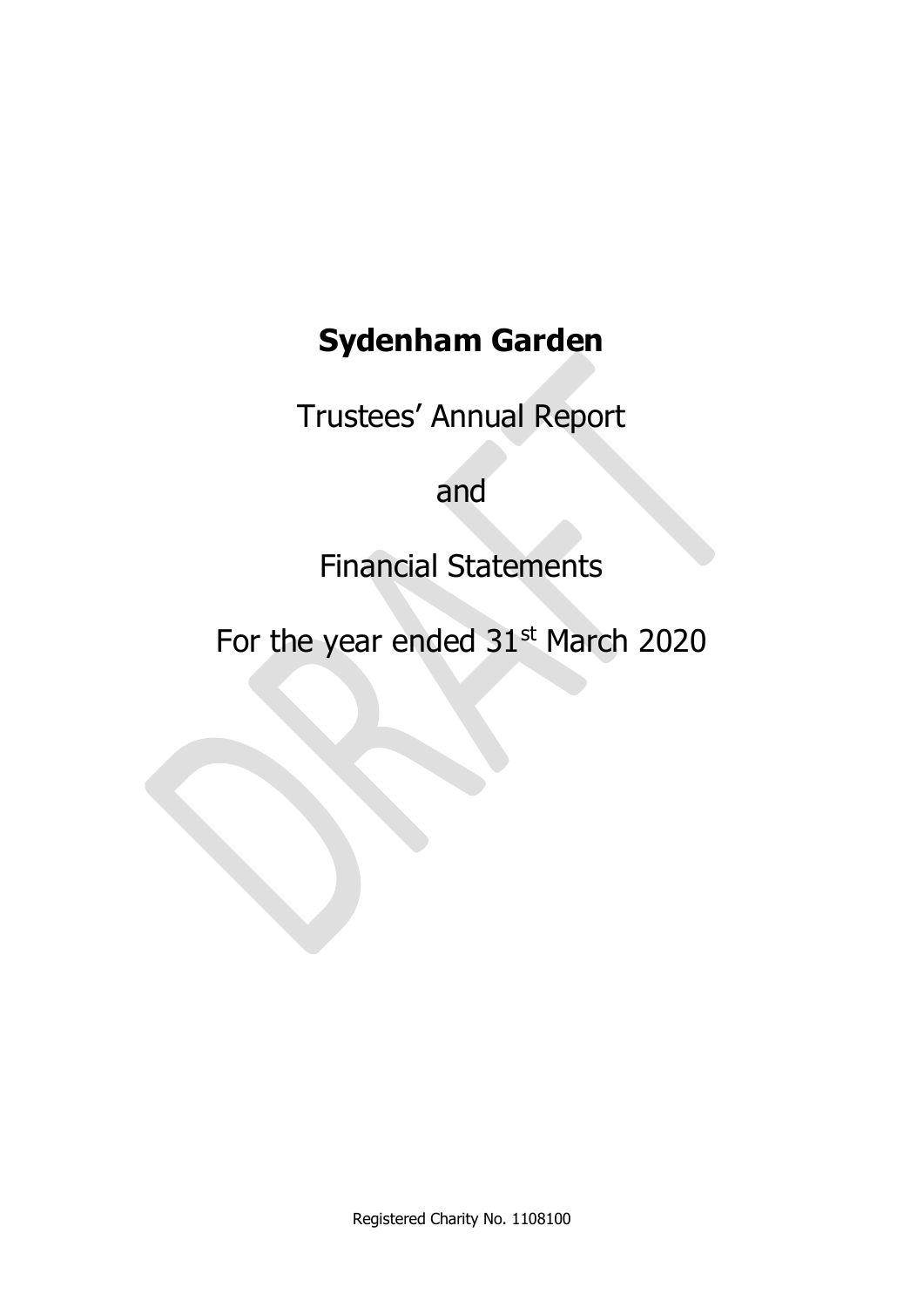Company Limited by Guarantee. Registered in England No. 05291164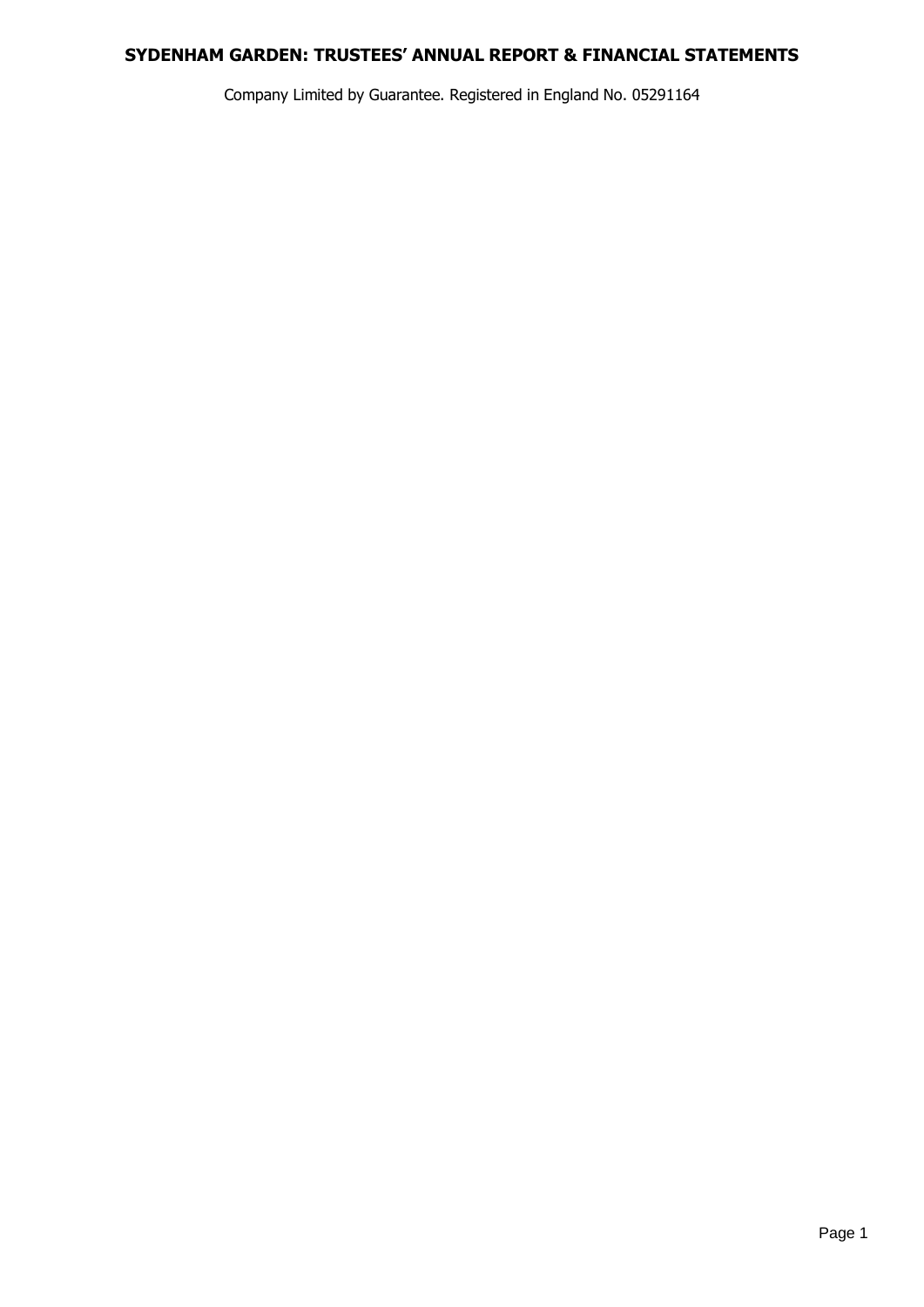# **CONTENTS**

|                                          | Pages    |
|------------------------------------------|----------|
| <b>Trustee Details &amp; Reference</b>   | $2 - 3$  |
| Governance                               | 4        |
| <b>Objectives</b>                        | $4 - 5$  |
| Management, Staff & Volunteers           | $5 - 6$  |
| <b>Attendance Statistics</b>             | $7 - 8$  |
| <b>Activities and Achievements</b>       | 8        |
| <b>Financial Review</b>                  | $9 - 10$ |
| <b>Independent Examiner's Report</b>     | 11       |
| <b>Statement of Financial Activities</b> | 12       |
| <b>Balance Sheet</b>                     | 13       |
| Notes to the Financial Statements        | 14-22    |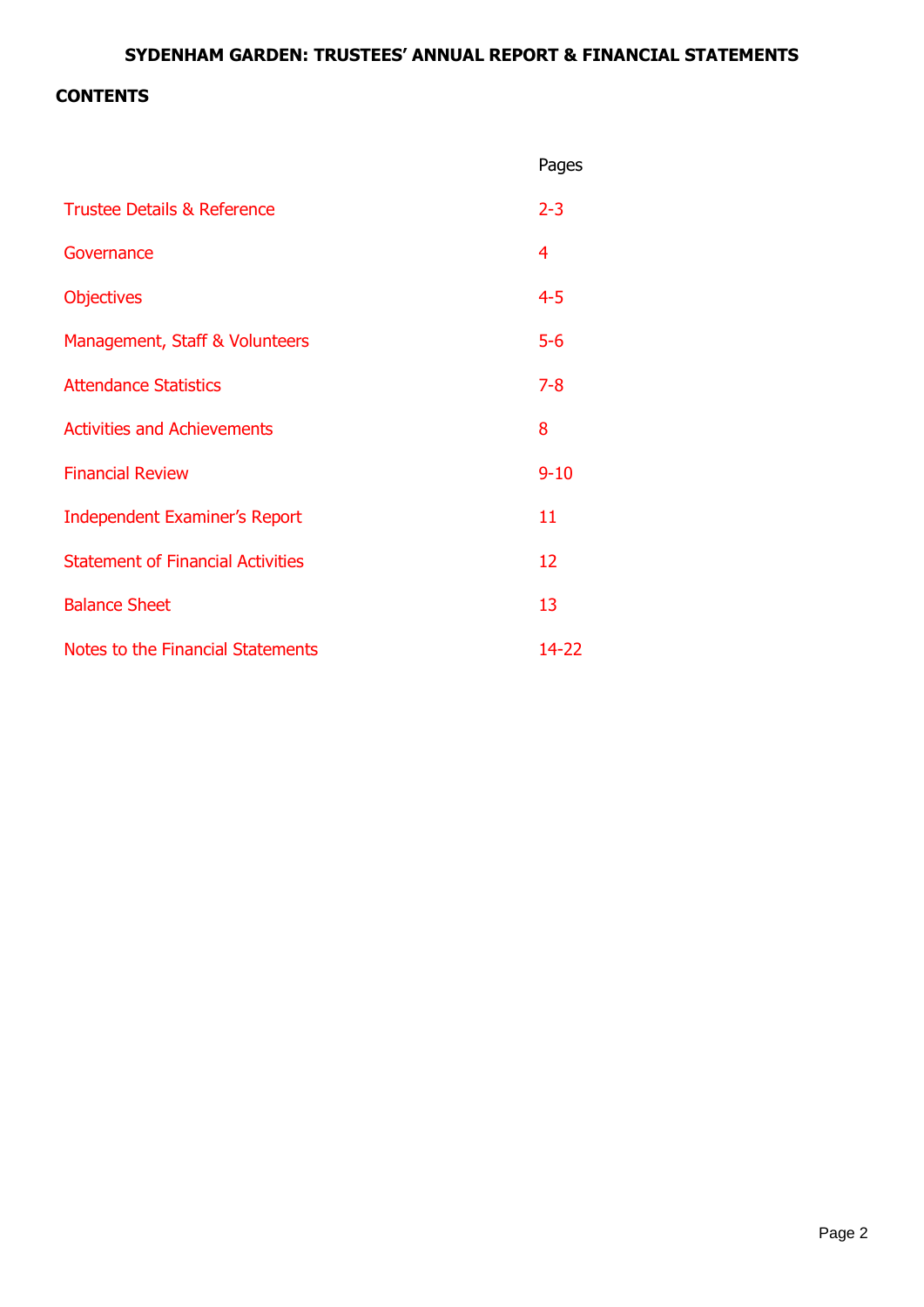The Trustees present their report for the financial year ending  $31<sup>st</sup>$  March 2020.

#### **TRUSTEE DETAILS & REFERENCE**

This report has been prepared in accordance with the Statement of Recommended Practice Accounting and Reporting for Charities SORP FRS102 and in accordance with the special provisions of Part 15 of the Companies Act 2006 relating to small entities. It includes the directors' report as required by company law.

#### **Directors and Trustees:**

The directors of the charitable company are its Trustees for the purposes of charity law. Throughout these statements the reference to either Directors or Trustees is a reference to both.

The following Directors have served either for the whole or part of the time since  $1<sup>st</sup>$  April 2019:

|                                 | Position held / relevant dates                                            |
|---------------------------------|---------------------------------------------------------------------------|
| Julia Brandreth                 | Appointed as Trustee 04/04/19, appointed as Chair 13/06/19                |
| James Jan Sikorski              | Re-elected as Trustee 11/11/17, resigned as Chair 13/06/19, appointed     |
|                                 | Honorary President 02/11/19                                               |
| <b>Frances Bristow</b>          | Appointed as Trustee 12/04/18, appointed as Vice Chair 10/12/19           |
| Graeme Thomson                  | Appointed as Trustee 25/08/17, re-appointed as Vice Chair on 10/12/19 and |
|                                 | appointed as Company Secretary 17/12/18                                   |
| Kehinde Adeogun                 | Appointed as Trustee 05/08/20                                             |
| Sir Stephen Michael Bullock     | Appointed as Trustee 06/12/18                                             |
| Maria Devereaux                 | Re-elected as Trustee 02/11/19, former Vice Chair                         |
| Jullen Gordon                   | Appointed as Trustee 05/08/20                                             |
| <b>Grahame Michael Hindes</b>   | Appointed as Trustee 05/07/18                                             |
| Arthur Ngoka                    | Appointed as Trustee 29/08/2017, former Treasurer                         |
| Jon Sherman                     | Appointed as Trustee 05/09/19 and as Treasurer on 10/12/19                |
| Anne Sykes                      | Appointed as Trustee 05/07/18                                             |
| <b>Reginald Arthur Wickings</b> | Re-elected as Trustee 10/11/18, Treasurer from 7/12/18 until 10/12/19     |

#### **Reference Details:**

**Telephone:** 020 82911650 **Email**: info@sydenhamgarden.org.uk **Website**: www.sydenhamgarden.org.uk

#### **Independent Examiner**

The Carley Partnership St James's House 8 Overcliffe Gravesend, Kent DA11 0HJ

#### **Bankers**

CAF Bank Ltd 25 Kings Hill Avenue Kings Hill, West Malling, Kent ME19 4JQ

#### **Company Limited by Guarantee**

Registered in England No. 05291164

#### **Registered Office**

Sydenham Garden Resource Centre 28a Wynell Road, London, SE23 2LW

#### **Solicitors**

Ewings & Co 148 High Street Penge, London, SE20 7EU

**Registered Charity No:** 1108100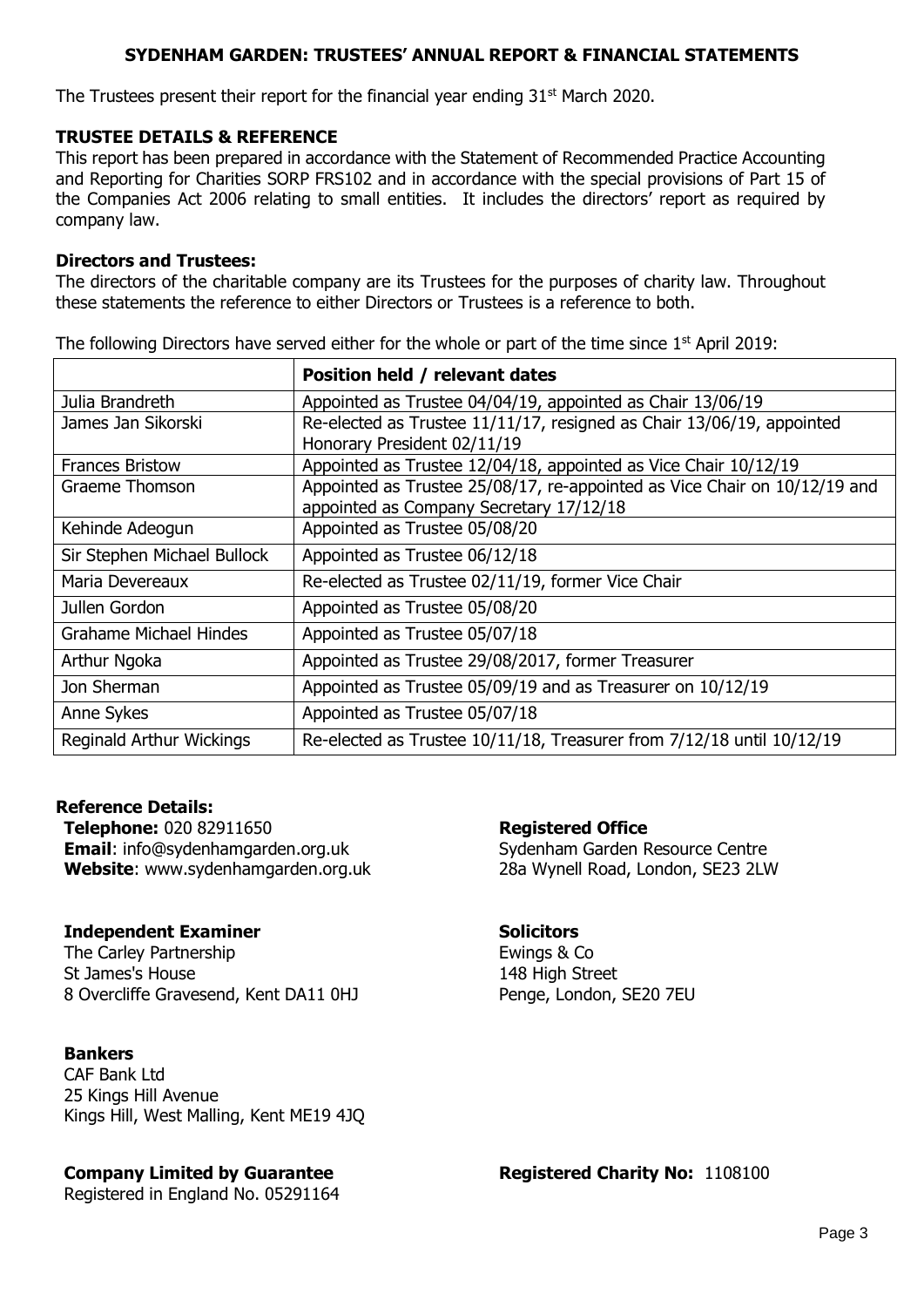#### **GOVERNANCE**

#### **Governing Document:**

Sydenham Garden is a charitable company limited by guarantee and is established under a Memorandum of Association and governed by its Articles of Association.

#### **Trustee Recruitment and Appointment:**

Under the Articles of Association, the Board of Trustees consists of at least six and not more than thirteen individuals. One third (or the number nearest) of the Trustees, excepting those being elected or retiring, must offer themselves for re-election at each AGM, with those longest in office retiring first and the choice between any of equal service being made by drawing lots.

Since  $1^{st}$  April 2019 four additions to the board took place, being Kehinde Adeogun, Julia Brandreth, Jullen Gordon and Jon Sherman, bringing the total number of Trustees to its maximum of 13. All applied to join in response to a recruitment drive to strengthen the diversity, experience and skills of the Board. Short biographies of all the Trustees are on our website.

In June 2019, after the year end, Jim Sikorski stepped down as Chair and was succeeded by Julia Brandreth. Jim was the founder and driving force behind the charity since its formation in 2002. He has overseen it with typical care, generosity of time and skill. Fortunately, he remained a Trustee and has been appointed Honorary President in recognition of his exceptional contribution to Sydenham Garden.

#### **Trustee Benefit:**

Trustees of the Charity do not receive any benefits from their position. Trustees are entitled to reclaim travel and other reasonable expenses incurred in their duties. No Trustees made a claim in the 2019/20 period (18/19: nil). The charity pays for trustee indemnity insurance.

#### **Trustee Induction and on-going training:**

Recruitment and induction procedures for new Trustees are the responsibility of the Chair and Vice Chairs of Trustees. All Trustees are provided with a detailed role description and given informal guidance and support regarding their role from the Chair and Vice Chairs of Trustees. All new Trustees receive a copy of the NCVO Good Trustee Guide. Trustees are encouraged to attend training to help them in their roles.

#### **Trustees' Responsibilities:**

The Trustees are responsible for the strategic direction of the Charity, setting its aims and monitoring progress towards these. Day to day management is delegated to the Director.

#### **Trustees' Meetings:**

The Board of Trustees meet approximately once every two months throughout the year but since the start of Covid-19 it has met monthly.

#### **Trustee Sub-Committees:**

Subsequent to the end of the financial year, three Trustee Sub-Committees were set up to enhance the work of the Board, being Finance and Governance (Chair: Graeme Thomson), Fundraising and Communications (Chair: Grahame Hindes) and Services (Chair: Francis Bristow/Anne Sykes).

#### **OBJECTIVES**

#### **Objects:**

The objects of the Charity as set out in our governing document are:

To promote the physical and mental health of the residents of the Boroughs of Lewisham, Bromley and other South London Boroughs, in particular by providing: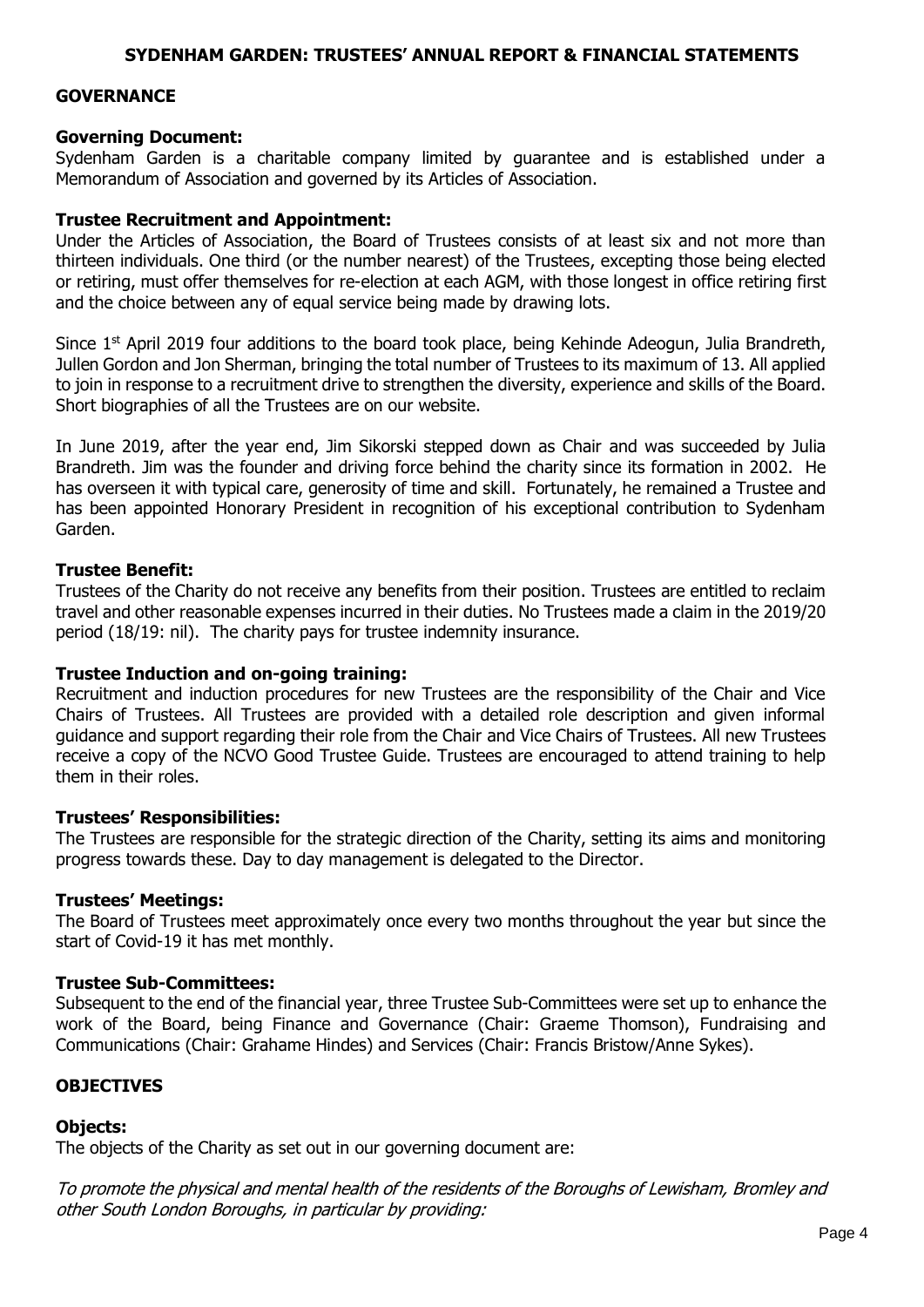(a) a community garden where horticulture is used for therapy and rehabilitation;

(b) the protection and preservation of the environment for the benefit of the public by the conservation or promotion of biological diversity through:

(i) the provision, conservation, restoration or enhancement of the natural habitat in Sydenham Garden;

(ii) the maintenance or recovery of a species in its natural habitat in Sydenham Garden.

(c) opportunities for training for work and education; and (d) opportunities for artistic and creative expression

## **Mission Statement:**

Sydenham Garden aims to transform lives through therapeutic activities, enabling people to move forward in a supportive community environment. We aspire to be a diverse, sustainably funded, quality assured organisation. We will continue to develop a range of high quality and inspiring activities and opportunities for the local community; primarily those experiencing mental ill health or other significant illness.

## **Public Benefit:**

To achieve our objects, Sydenham Garden provides services to the people of Lewisham, Bromley and other South London boroughs that provide improvements to their mental health, physical health, quality of life and opportunities for social interaction.

Sydenham Garden's Trustees confirm that the activities of the Charity are carried out in line with its objects, for the benefit of the public, and the impact of our work on our beneficiaries is a key criterion when deciding what activities to undertake and how best to achieve our mission. Sydenham Garden's Trustees therefore confirm that they have complied with the duty in section 4 of the Charities Act 2006 to have due regard to the public benefit guidance published by the Charity Commission in determining the activities undertaken by the Charity.

During the year the Board has progressed towards finalising a new 3-year plan. It conducted a thorough process with the help of an external provider and set out a draft outline at the November 2019 AGM. However, this plan has been paused due to the uncertainties created by Covid-19 and the consequent changes in services delivery and funding outlook. The Trustees have determined that the near-term focus must be on current activities and the optimum delivery of services in current circumstances.

The annual evaluation of our services has been delayed due to the unprecedented situation which arose with the Covid-19 lockdown in mid-March and its consequent and continuing effects on our operations. However, rolling project evaluations have continued to record the impact of our work and offer strong evidence of the benefit to those who take part. This evidence is used to negotiate and report on an on-going contract with Lewisham Community Wellbeing and the Lewisham Dementia Support Hub, as well as Lewisham Council, all of whom contribute funds to our Adult Mental Health and Dementia projects. It has been used in applications for funding, primarily for our Growing Lives project, which is currently funded by Big Lottery. The charity was successful in its application for continuation funding, which was granted for 2018-2021. A mid-term evaluation for the Growing Lives project, published in February 2020 stated "This evaluation has no hesitation in stating that the project has met the four Big Lottery outcomes, as it has: improved co-workers' (the name given to the project's primary beneficiaries) mental health, physical health and general wellbeing (Outcome 1); enabled co-workers to learn new skills and gain qualifications, improving their confidence, self-esteem and employability (Outcome 2); encouraged co-workers to grow, and eat, nutritious seasonal fruits and vegetables improving their diets (Outcome 3); and facilitated co-workers experiencing reduced feelings of isolation and exclusion (Outcome 4)."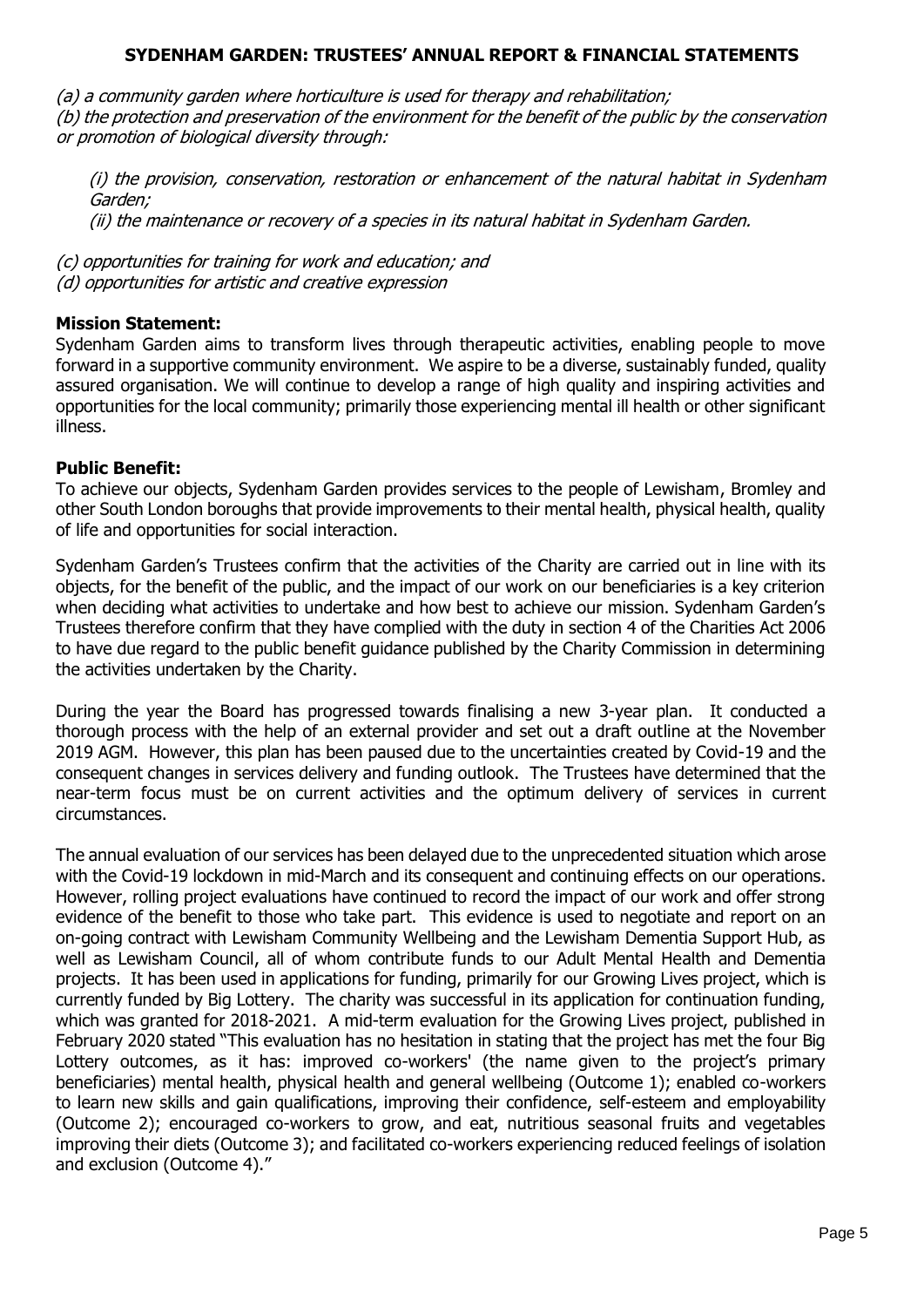#### **MANAGEMENT, STAFF AND VOLUNTEERS**

#### **Staff:**

- Rosie Hollands was employed as the Dementia Project Deputy on 13 May 2019
- Richard Whittington was employed as a Sessional Worker on 1 July 2019
- Thomas Gallagher resigned as Director on 31 August 2019
- Coralie Hopwood was appointed as Director on 18 November 2019
- Inma Anido was employed as a Sessional Worker on 4.1.20
- Vinay Thakrar was employed as a Sessional Worker on 26.1.20
- Rachael Tyndall was employed as Project Officer on 3rd February 2020
- Jermaine Bennett will resign as Outreach and Development Worker and will take on the new role as Head of Services on 17<sup>th</sup> August 2020

Other staff still employed are: Sue Moye, Financial Officer; David Lloyd, Growing Lives Project Coordinator; Rose Pickering, Dementia Project Lead; Jane McKay, Growing Lives Project Assistant; Kevin Hall, Therapeutic Session Leader; Steve Prowse, Business and Premises manager; Charlotte Dove, Garden Project Lead; and Joanna Vallis, Art & Craft Project Lead. Paid hours totalled approximately 14,960 (10,660 2019) annually.

The Trustees acknowledge and are very grateful for the enormous contribution and professionalism of the staff, past and present, to the work of the Charity, not least adapting to a change of service delivery and working practices as a result of Covid-19. They also wish to record their appreciation to Thomas Gallagher who left in August 2019 after six years as Director and who oversaw major advances in the provision of services. We all welcomed Coralie Hopwood as Director in November 2019 and she has been an inspirational leader in these unprecedented times.

#### **Volunteers:**

Our volunteers are crucial to Sydenham Garden's operations; the Trustees and staff record their gratitude for their time and effort. We had 66 people volunteering regularly for the Charity in 2019/2020, contributing on average 4.5 hours per week. This would result in over 15,000 volunteer hours over the year. The real figure is likely higher as some volunteers give 7 hours and at least one person gives around 20 hours to the organisation each week.

In June 2020 we were delighted to be presented with the Queen's Award for Voluntary Service, known as 'The MBE for Volunteer Groups'. This was powerful confirmation of the skill, dedication and commitment of our volunteers and recognised the depth of support and commitment that the organisation has towards them.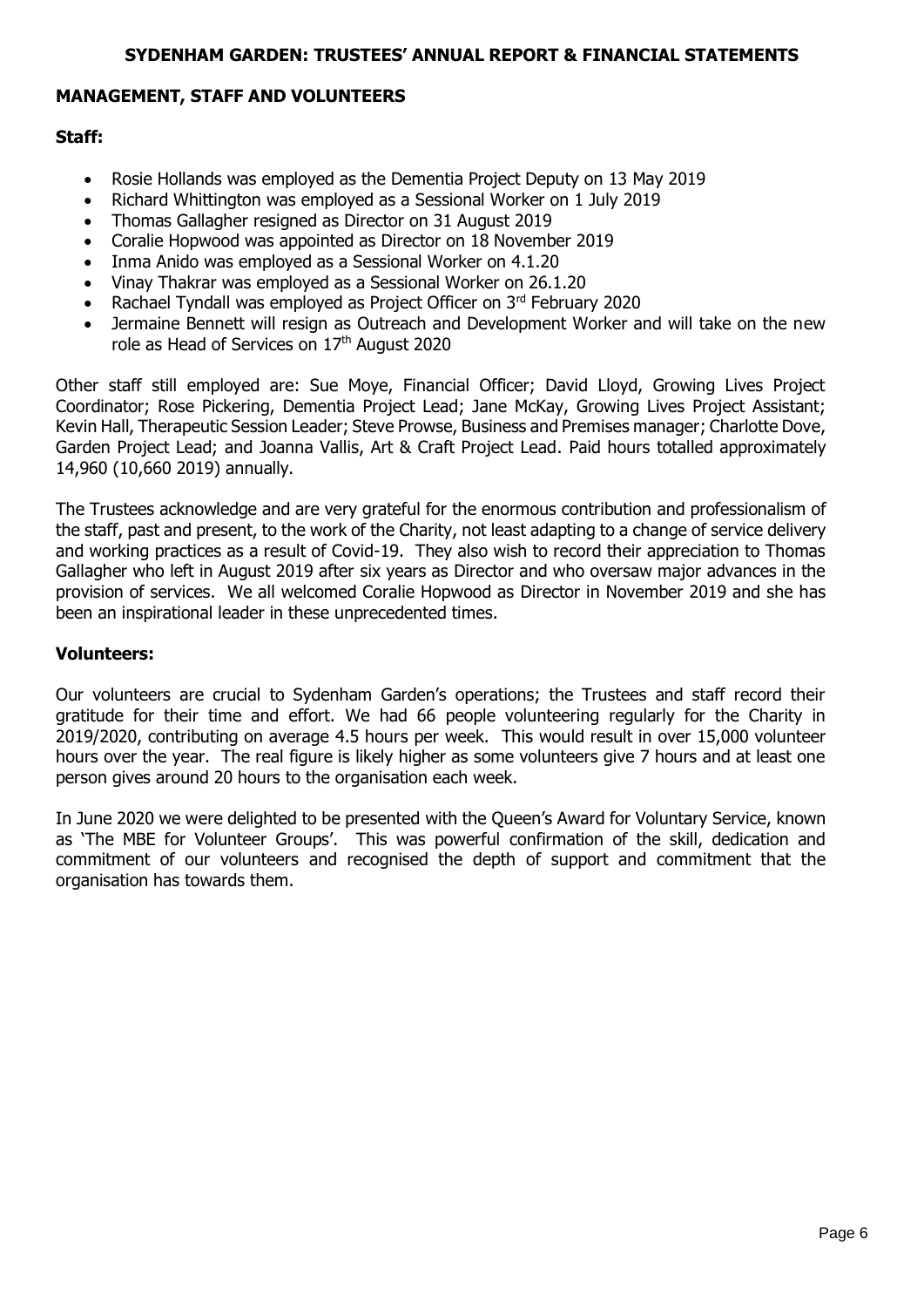# **ATTENDANCE STATISTICS (GROUPED):**

|                               | 2019-20   | 2018-19    | 2017-18   |             | 2016-17     |     | 2015-16     | 2014-15       |
|-------------------------------|-----------|------------|-----------|-------------|-------------|-----|-------------|---------------|
| Number of Referrals           | 318       | 441        | 313       | 421         |             | 403 |             | 269           |
| Number of people attending    | 228       | 378        | 354       | 349         |             | 309 |             | 227           |
| at least one session          |           |            |           |             |             |     |             |               |
|                               |           |            |           |             |             |     |             |               |
| <b>Ethnicity of attendees</b> | 2019-     | 2018-19    | 2017-     | 2016-       | 2015-16     |     | 2014-       | Lewisham      |
|                               | 20        |            | 18        | 17          |             |     | 15          | 2011          |
|                               |           |            |           |             |             |     |             | Census        |
| White<br>Mixed                | 65%<br>4% | 58%<br>12% | 58%<br>5% | 60%<br>11%  | 57%<br>3.5% |     | 57%<br>3%   | 53.6%<br>7.4% |
| Asian                         | 4%        | 9%         | 5%        | 4%          | 10%         |     | 5.5%        | 9.3%          |
| <b>Black or Black British</b> | 21%       | 16%        | 27%       | 19%         | 25%         |     | 23%         | 27.2%         |
| Other                         | $0\%$     | 2%         | 3%        | 2%          | 2.5%        |     | 1.5%        | 2.6%          |
| Preferred not to say          | 5%        | 2%         | 2%        | 2%          | $1\%$       |     | 10%         |               |
| Not Indicated                 | $1\%$     | $1\%$      | $0\%$     | 2%          | $1\%$       |     | (1)         |               |
|                               |           |            |           |             |             |     |             |               |
| <b>Gender of attendees</b>    | 2019-     | 2018-19    | 2017-     | 2016-       | 2015-       |     | $201 -$     | LBL website   |
|                               | 20        |            | 18        | 17          | 16          |     | 15          | 2013          |
| Female                        | 61%       | 50%        | 57%       | 54%         | 50.5%       |     | 52%         | 51.8%         |
| Male                          | 37%       | 50%        | 42%       | 43%         | 48.5%       |     | 43%         | 48.2%         |
| Transgender                   | 0%        | $0\%$      | $0\%$     | $0\%$       | $0\%$       |     | 0.5%        |               |
| Other                         | 0%        | $0\%$      | $0\%$     | $0\%$       | $0\%$       |     | 0.5%        |               |
| Preferred not to say          | $1\%$     | $0\%$      | $1\%$     | 2%          | $0\%$       |     | 4%          |               |
| Not indicated                 | $1\%$     | $0\%$      | $0\%$     | 2%          | $1\%$       |     | (1)         |               |
| <b>Age of attendees</b>       | 2019-     | 2018-19    | 2017-18   | $2016 -$    | 2015-       |     | 2014-       | 2011-12       |
|                               | 20        |            |           | 17          | 16          |     | 15          |               |
| 18-24                         | 2%        | 2%         | 4%        | 4%          | 4%          |     | 5%          | (1)           |
| $25 - 34$                     | 24%       | 19%        | 12%       | 13%         | 14%         |     | 4%          | (1)           |
| 35-44                         | 11%       | 10%        | $6\%$     | 9%          | 15%         |     | 5.5%        | (1)           |
| 45-54                         | 32%       | 21%        | 16%       | 18%         | 19.5%       |     | 12%         | (1)           |
| 55-64                         | 25%       | 14%        | 16%       | 14%         | 18%         |     | 10%         | (1)           |
| 65-74                         | 3%        | 9%         | 6%        | 7%          | 6.5%        |     | 8.5%        | (1)           |
| $75+$                         | 3%        | 23%        | 39%       | 34%         | 21.5%       |     | 21%         | (1)           |
| Preferred not to say          | 0%        | $1\%$      | $1\%$     | $1\%$       | 0.5%        |     | 7%          | (1)           |
| Not indicated                 | 0%        | 1%         | 0%        | 2%          | 1%          |     | 27%         | (1)           |
|                               |           |            |           |             |             |     |             |               |
| <b>Sexual orientation of</b>  | 2019-     | 2018-      | 2017-     | 2018-       | 2015-16     |     | 2014-       | 2013          |
| attendees                     | 20        | 19         | 18        | 17          |             |     | 15          | $-14$         |
| Heterosexual                  | 80%       | 80%        | 79%       | 77%         | 80.5%5.5%   |     | 76%         | (1)           |
| Gay/Lesbian                   | 7%        | 2%         | $1\%$     | 5%          |             |     | 4.5%        | (1)           |
| <b>Bisexual</b>               | 3%        | 3%         | $1\%$     | 3%          | 1%          |     | 0.5%        | (1)           |
| Other<br>Preferred not to say | 1%<br>8%  | 2%<br>12%  | 2%<br>11% | 0%<br>$1\%$ | 1.5%<br>9%  |     | 0.5%<br>18% | (1)<br>(1)    |
| Not indicated                 | $1\%$     | 1%         | 6%        | $0\%$       | 2.5%        |     | 0.5%        | (1)           |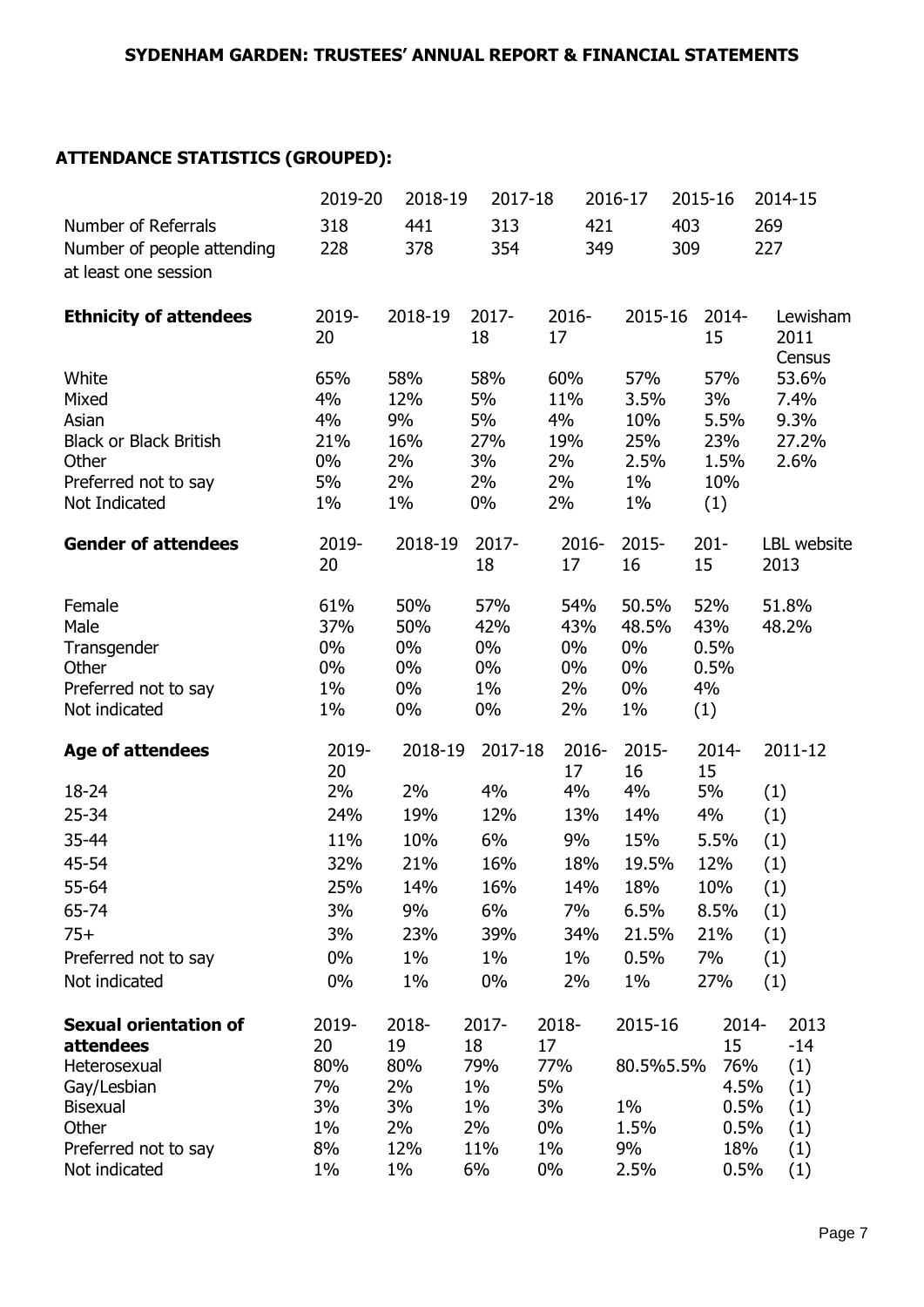| <b>Disability of attendees</b>     | 2019-<br>20 | 2018-<br>19 | 2017-<br>18 | $2016 -$<br>17 | $2015 -$<br>16 | 2014-<br>15 |       | 2013-<br>14 |
|------------------------------------|-------------|-------------|-------------|----------------|----------------|-------------|-------|-------------|
| Yes                                | 60%         | 50%         | 65%         | 47%            | 45%            | 32%         |       | (1)         |
| No                                 | 22%         | 34%         | 25%         | 36%            | 41.5%          | 49%         |       | (1)         |
| Preferred not to say               | 11%         | 14.5%       | 6%          | 12%            | 11%            |             | 18.5% | (1)         |
| Not indicated                      | 7%          | 1.5%        | 4%          | 5%             | 2.5%           | 0.5%        |       | (1)         |
| <b>Religion of attendees</b>       | 2019-       | 2018-       | 2017-       | $2016 -$       | 2015-          | 2014-       |       | Lewisham    |
|                                    | 20          | 19          | 18          | 17             | 16             | 15          |       | 2011 census |
| Christian                          | 44%         | 47%         | 61%         | 62%            | 46.5%          | 55%         |       | 52.8%       |
| <b>Buddhist</b>                    | $1\%$       | $1\%$       | 3%          | $1\%$          | 1.5%           | 2.5%        | 1.3%  |             |
| Hindu                              | 0%          | 3%          | $0\%$       | 2%             | 7%             | 1.5%        | 2.4%  |             |
| Muslim                             | $1\%$       | 4%          | 4%          | $1\%$          | 4%             | 5%          | 6.4%  |             |
| <b>Jewish</b>                      | $1\%$       | $0\%$       | $0\%$       | 0%             | $0\%$          | $0\%$       | 0.2%  |             |
| Sikh                               | $0\%$       | $0\%$       | $0\%$       | $1\%$          | 2%             | 2%          | 0.2%  |             |
| No Religion                        | 35%         | 30%         | 18%         | 21%            | 22.5%          | 16%         |       | 27.2%       |
| Other                              | 7%          | 4%          | 3%          | 3%             | 5%             | $1\%$       | 0.5%  |             |
| Preferred not to say               | 9%          | 9%          | 9%          | 8%             | 10%            | 16%         |       |             |
| Not indicated                      | 2%          | 2%          | 2%          | $1\%$          | 1.5%           | 1%          | 8.9%  |             |
| <b>Marital Status of attendees</b> | 2019-       | 2018-       | $2017 -$    | $2016 -$       | $2015 -$       | 2014-       |       |             |
|                                    | 20          | 19          | 18          | 17             | 16             | 15          |       |             |
| Married                            | 16%         | 18%         | 20%         | 23%            | 14%            | 9%          |       |             |
| Single                             | 54%         | 47%         | 39%         | 42%            | 58.5%          | 54%         |       |             |
| Divorced/Separated                 | 17%         | 17%         | 13%         | 10%            | 9%             | 12%         |       |             |
| Widowed                            | 5%          | 14%         | 22%         | 16%            | 9.5%           | 4%          |       |             |
| Civil Partnership                  | 2%          | $1\%$       | 0%          | 3%             | 2.5%           | 0.5%        |       |             |
| Other                              | $1\%$       | $1\%$       | 3%          | $1\%$          | 3%             | 0.5%        |       |             |
| Preferred not to say               | 4%          | $1\%$       | 3%          | 3%             | $1\%$          | 17%         |       |             |
| Not indicated                      | $1\%$       | 1%          | 0%          | 2%             | 2.5%           | 3%          |       |             |

The trustees are committed to Sydenham Garden becoming an organisation that reflects the diversity and ethnicity of the community around them.

Notes: (1)Not reported

# **ACTIVITIES AND ACHIEVEMENTS**

Sydenham Garden runs four core projects and a number of supplementary activities aiming to transform lives through therapeutic activities, enabling people to move forward in a supportive community environment. Three of these projects focus on adults recovering from mental ill health, and one on people in the early stages of Dementia. The three projects focussed on adult mental health are: Garden, Art & Craft and Growing Lives. All three offer something different, but have social, therapeutic, creative and training based activities at their core. Sow & Grow is a project for people with the early stages of dementia and uses the same approach but underpins the activities with Cognitive Stimulation Therapy (CST), which is an evidence-based approach to treating dementia. Sow & Grow is further subdivided into Sow & Grown (the first group dementia co-workers will attend), Sow & Keep Growing (a progression group for previous participants), Growing Together (a group for co-workers and their carers to attend together) and a Singing and Movement group.

Sydenham Garden is currently close to operating at physical capacity. During the year referral numbers dropped a little as we got used to the new relationships with Lewisham Community Wellbeing and Lewisham Dementia Hub and the glitches in the referral pathways through both networks were resolved.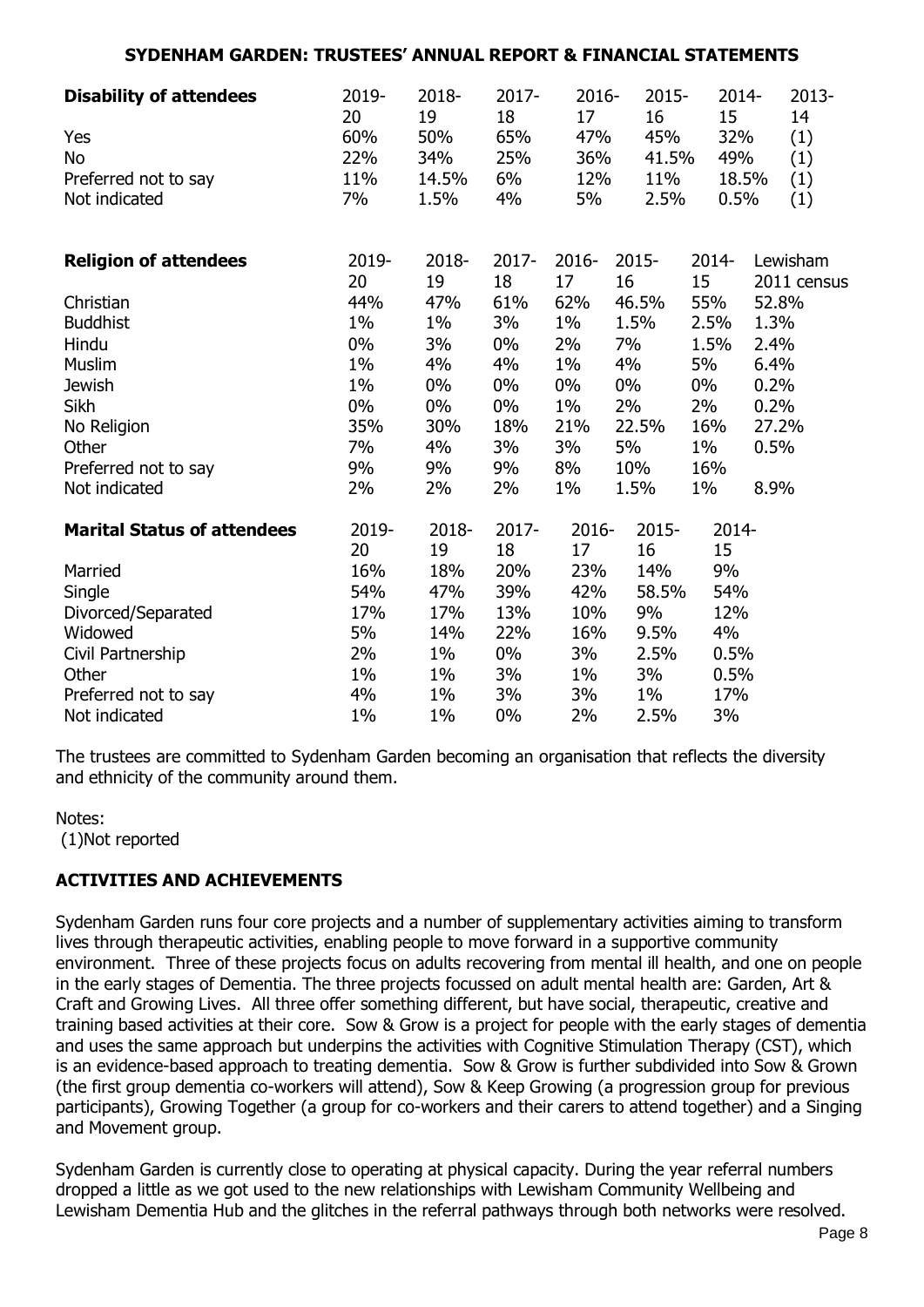In February 2020 referrals were rising once more. Numbers of people using the service remained consistent with the previous year despite the early drop in referral numbers.

Up to "lockdown" in mid March we were running 16 groups per week and 6 additional fortnightly clubs and activities, most of which were operating at capacity with a waiting list of between 1 and 2 months for new referrals. We also delivered regular weekly outdoor learning sessions with a local school for children with autism on our De Frene site.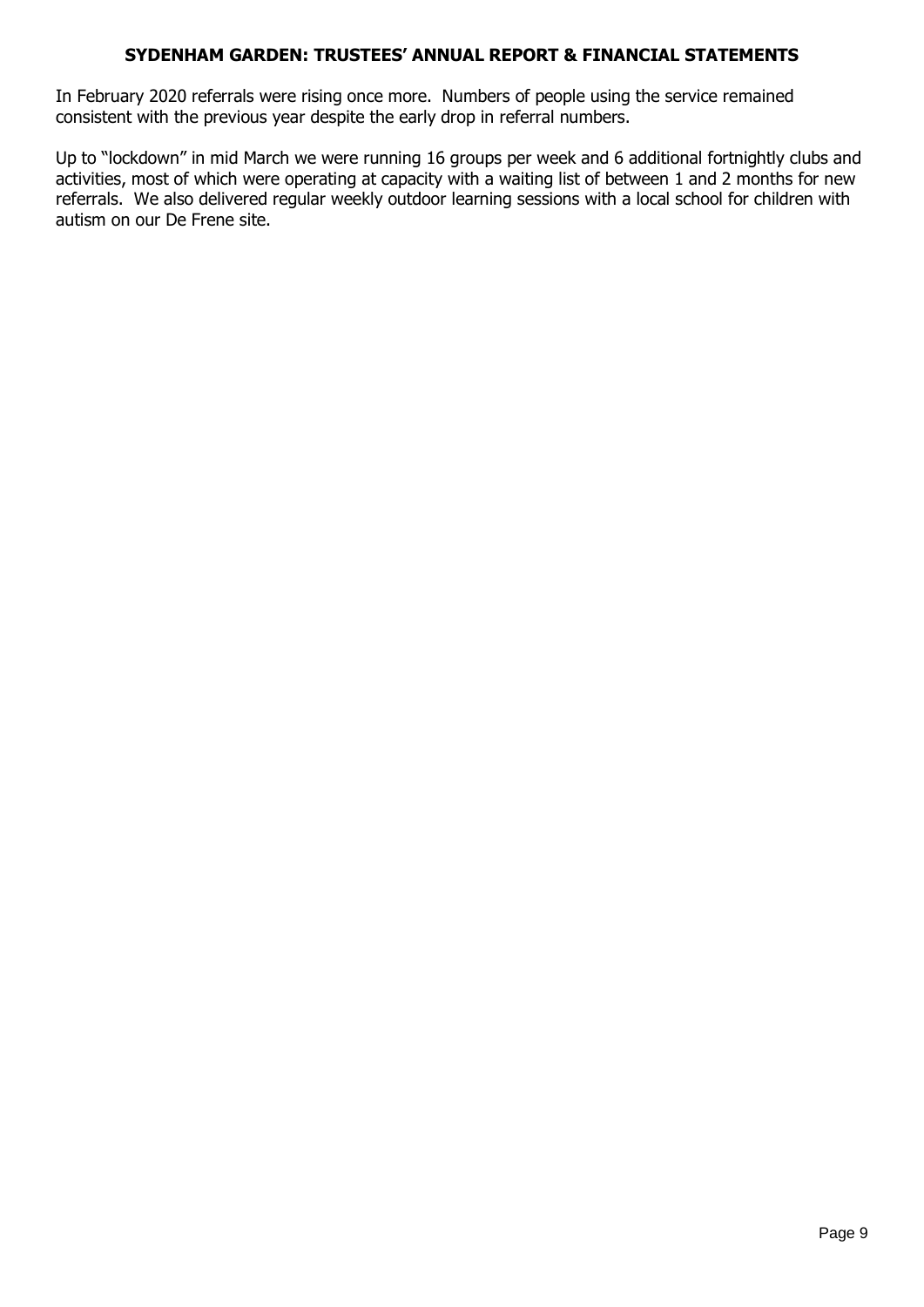#### **FINANCIAL REVIEW**

The Trustees present their financial review for the financial year ending  $31<sup>st</sup>$  March 2020.

During the year Sydenham Garden depended on grants, donations and contracts from external organisations which were agreed based on our achieving agreed targets and outcomes or conducting specified activities. These represented 53% of our total income and the individual sources of these restricted funds are detailed in note 8. These funds were supplemented with unrestricted monies raised mainly by membership subscriptions, donations, fundraising events, fees for selective sessions, rental income, and Service Delivery contracts. The events included the Spring, Summer and Winter fairs. Other income came from school sessions and educational visits, facilitation of volunteering days and the sale of items made or grown in sessions.

Total income during 2019-2020 amounted to £362k compared with £350k in 2018-19. This improvement is mainly due to increases in session fees and overall grant income.

During the year, various grants came to an end and new grants were secured. Overall this led to a cumulative £26k rise in grant income.

New funding came from The Clothworkers' foundation (£25k) to fund the widening of our entrance pathway; Festival of Creative Ageing Fund (£1.8k) relating to the production of a film made by our Dementia Session co-workers; and London Borough of Lewisham Energy Fund (£11k) to fund the installation of PV panels and a heat source pump in our Resource building. In addition, we received unrestricted funds from Ajahma Charitable Trust (£10k).

There was continued funding from Big Lottery Fund – Reaching Communities, The Tudor Trust and The 29<sup>th</sup> May 1961 Charitable Trust for the Growing Lives project; and City Bridge Trust, Hu-Shen Charitable Trust and The Mercers' Company for the dementia project. Funds also continued to be received under the Service delivery contract with Bromley, Lewisham and Greenwich Mind.

The funding from Lewisham Council from their Main Grant Programme came to an end on 31.7.19 but was replaced by a new Service contract to 31.3.22.

Donations fell by £20k but this was due to high one-off donations in 2019 (£10k Pears foundation, £15k Dr P Cawley).

Work was completed on the widening of the entrance pathway and an off-road buggy was purchased to transport our session attendees from the front gate to the building entrance. Funds from The Edward Gostling Foundation (formerly The ACT Foundation) contributed towards the purchase of the vehicle.

A Shelter Fund was set up in the year to finance at new shelter at the entrance gate. This is for session attendees awaiting transport to and from the Resource Building. The fund has raised £4k to date.

Our financial position in 2019-20 has improved with an overall surplus of £29k

Our Balance Sheet reserves have increased from £664k to £693k of which approximately 65% is attributable to our tangible assets. These are principally the Buggy, Resource Centre, Pathway, Greenhouse and Growing Lives Hub Building funded in the majority by restricted grants (see Note 8).

Our own unrestricted net current assets funds carried forward at 31st March 2020 decreased from £195k to £175k principally due to the costs of the access improvements to the front path at Wynell Road and higher operating costs. Likewise, restricted net current assets also fell from £69k to £51k. An additional designated special fund of £13k (2019: £10k) exists to help fund costs arising from the need for our service delivery methodology to change and potential expansion. Accordingly, total cash balances fell from £249k to £204k at the end of the financial year. The cash balance at the end of the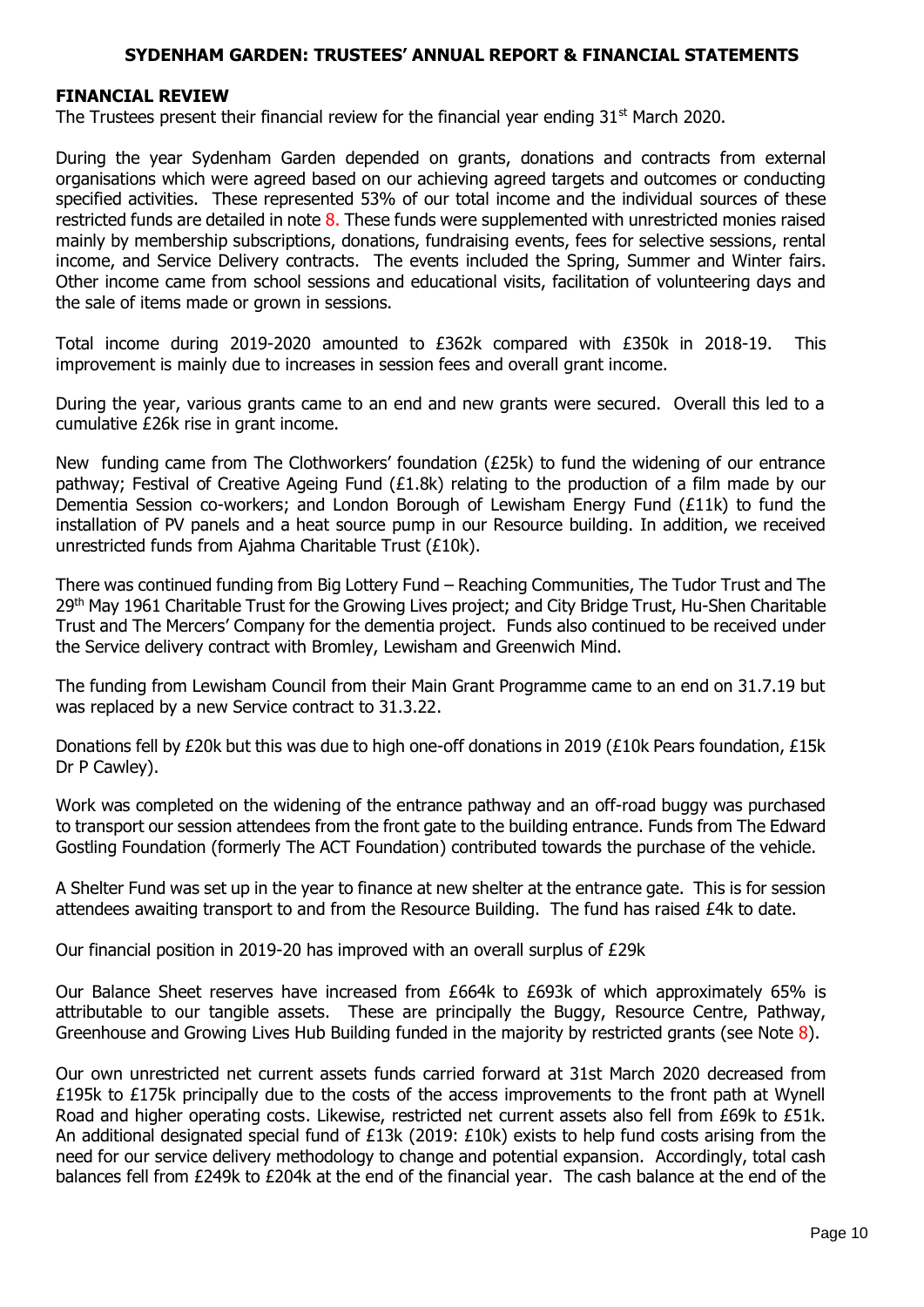year consisted of £45k restricted, £13k special fund and £146k unrestricted. See Note 11 for a summary of the split of net assets between reserves.

Previously, the Trustees had a policy of maintaining a reserve of a least three months operating costs (approximately £83k in this financial year). With the material uncertainties created by Covid-19, the Trustees now consider it prudent to increase this to a target of six months.

#### **Progress since the end of the year:**

With the event of Covid 19, the site has been closed since the end of March. Co worker support services are being provided through weekly telephone calls, publications and IT networks with staff working from home. Extra Covid 19 funds (£12.5k) have been obtained to cover the extra costs of homeworking and we have utilised the government furlough scheme for one member of staff. As a result of the closure, with a gradual reopening planned to begin in August 2020, some site costs are expected to be lower than normal but income from sessions, events and fair and rental are also expected to be lower. However, a new grant of £60k per annum from Henry Smith has been secured for 3 years to fund a new Head of Services staff position. In addition, all secured grants and Service Agreement funds continue to be received such that 80% of the projected income for the year has already been secured.

At the 2019 AGM, the trustees presented a proposed new 3-year plan for 2019-2022. Work began to refine and address some of the key goals of the new plan in November 2019 with funding to be sought to support our expansion plan. A review of staffing and resources necessary was in-train.

However, with the recent material changes in circumstances and priorities due to Covid-19 these expansion plans have been put on hold; efforts are being focused on consolidation of services and creative adaptations to the new scenario. In spite of the impact of Covid-19, we are confident the future of Sydenham Garden remains sustainable and the need for its services can only grow. However, in the current circumstances there is much work to do in securing its long-term future. As with other charities, Sydenham Garden faces a rising challenge to fund its operating costs and increasing emphasis is being given towards assuring the necessary financial and human resource to achieve this.

#### **Banking Arrangements:**

CAF Bank remains our banker. Funds are placed in the Gold Savings account with an arrangement that a balance of only  $£1,000$  remains in our current account at the end of each day.

#### **Accountants**

The Carley Partnership was re-appointed as the charitable company's accountants at the last AGM. A resolution to re-appoint The Carley Partnership for the ensuing year as independent examiner will be proposed at the 2020 AGM.

The report has been prepared having taken advantage of the small companies exemption in the Companies Act 2006

Approved by the Trustees on \_\_\_\_\_\_\_\_\_\_\_\_\_\_\_\_\_\_\_\_\_\_\_\_ 2020 and signed on their behalf by: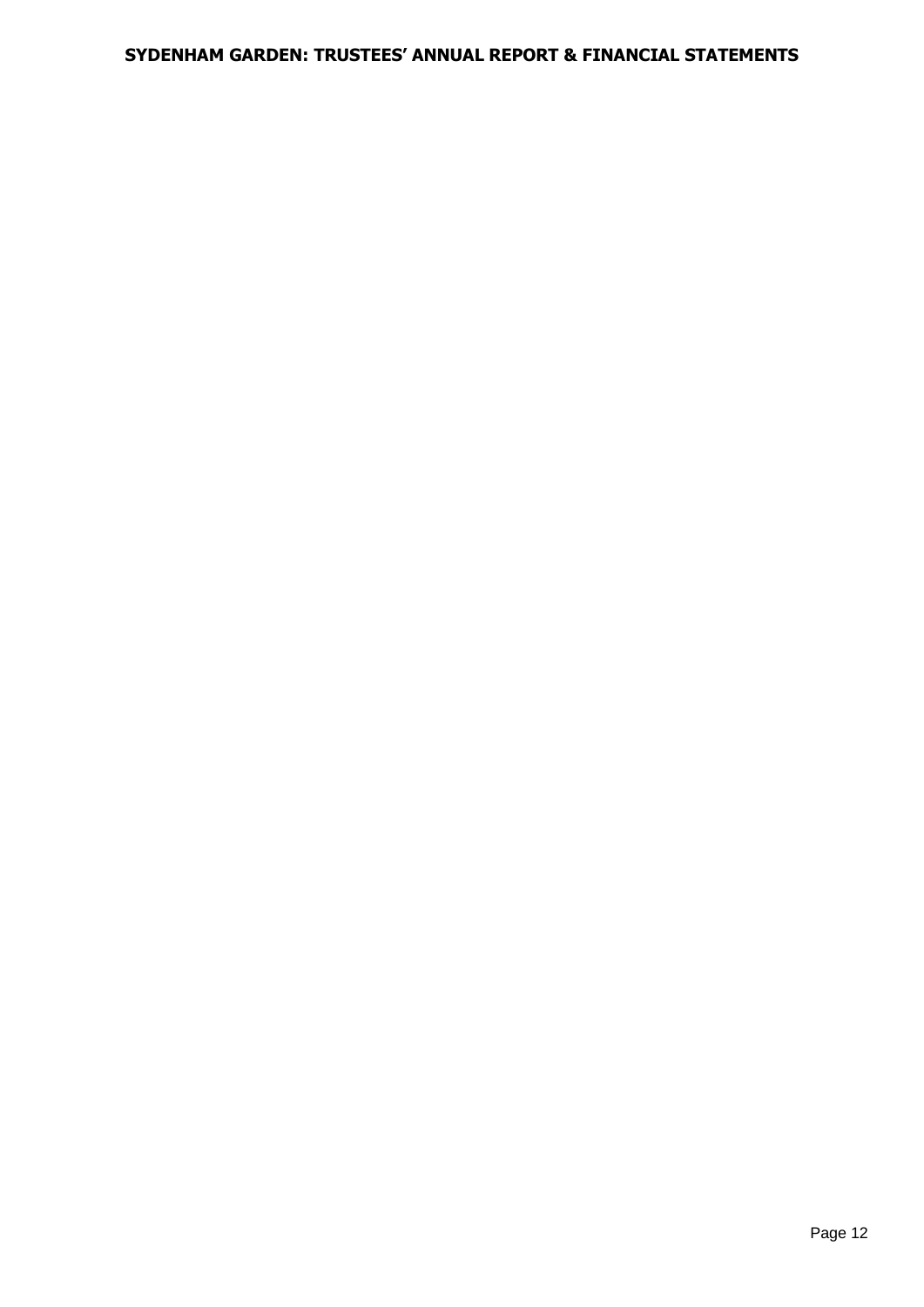## **INDEPENDENT EXAMINER'S REPORT TO THE TRUSTEES OF SYDENHAM GARDEN FOR THE YEAR ENDED 31ST MARCH 2020**

I report to the charity trustees on my examination of the accounts for the year ended  $31<sup>st</sup>$  March 2020 which are set out on pages 12-22.

#### **Respective responsibilities of trustees and examiner**

The Charity's Trustees and also its directors for the purposes of company law are responsible for the preparation of the accounts in accordance with the requirements of the Companies Act 2006 ("the 2006 Act"). They consider that an audit is not required for this year under Section 144 of the Charities Act 2011 ("the 2011 Act") and that they are eligible for an independent examination.

It is my responsibility to:

- examine the accounts (under S145 of the 2011 Act)
- follow the procedures laid down in the General Directions given by the Charity Commissioners (under S145(5)(b) of the 2011 Act): and
- state whether particular matters have come to my attention

## **Basis of independent examiner's statement**

My examination was carried out in accordance with the general directions given by the Charity Commissioners. An examination includes a review of the accounting records kept by the Charity and a comparison of the accounts presented with those records. It also includes consideration of any unusual items or disclosures in the accounts and seeking explanations from you as trustees concerning any such matters. The procedures undertaken do not provide all the evidence that would be required in an audit, and consequently I do not express an audit opinion on the view given by the accounts.

#### **Independent Examiner's Statement**

In connection with my examination, I confirm that no material matters have come to my attention giving me cause to believe:

- 1.accounting records were not kept in respect of the Company as required by section 386 of the 2006 Act: or
- 2.the accounts do not accord with those records; or
- 3.the accounts do not comply with the accounting requirements of section 396 of the 2006 Act other than any requirement that the accounts give a "true and fair view" which is not a matter considered as part of an independent examination: or
- 4.the accounts have not been prepared in accordance with the Charities SORP (FRS102).

I have come across no other matters in connection with the examination to which attention should be drawn in this report in order to enable a proper understanding of the accounts to be reached.

Brian Hensman FCA, **The Carley Partnership,**  St James's House St James's House **Chartered Accountants Chartered Accountants 8** Overcliffe

Gravesend, Kent , DA11 0HJ

Date: 2020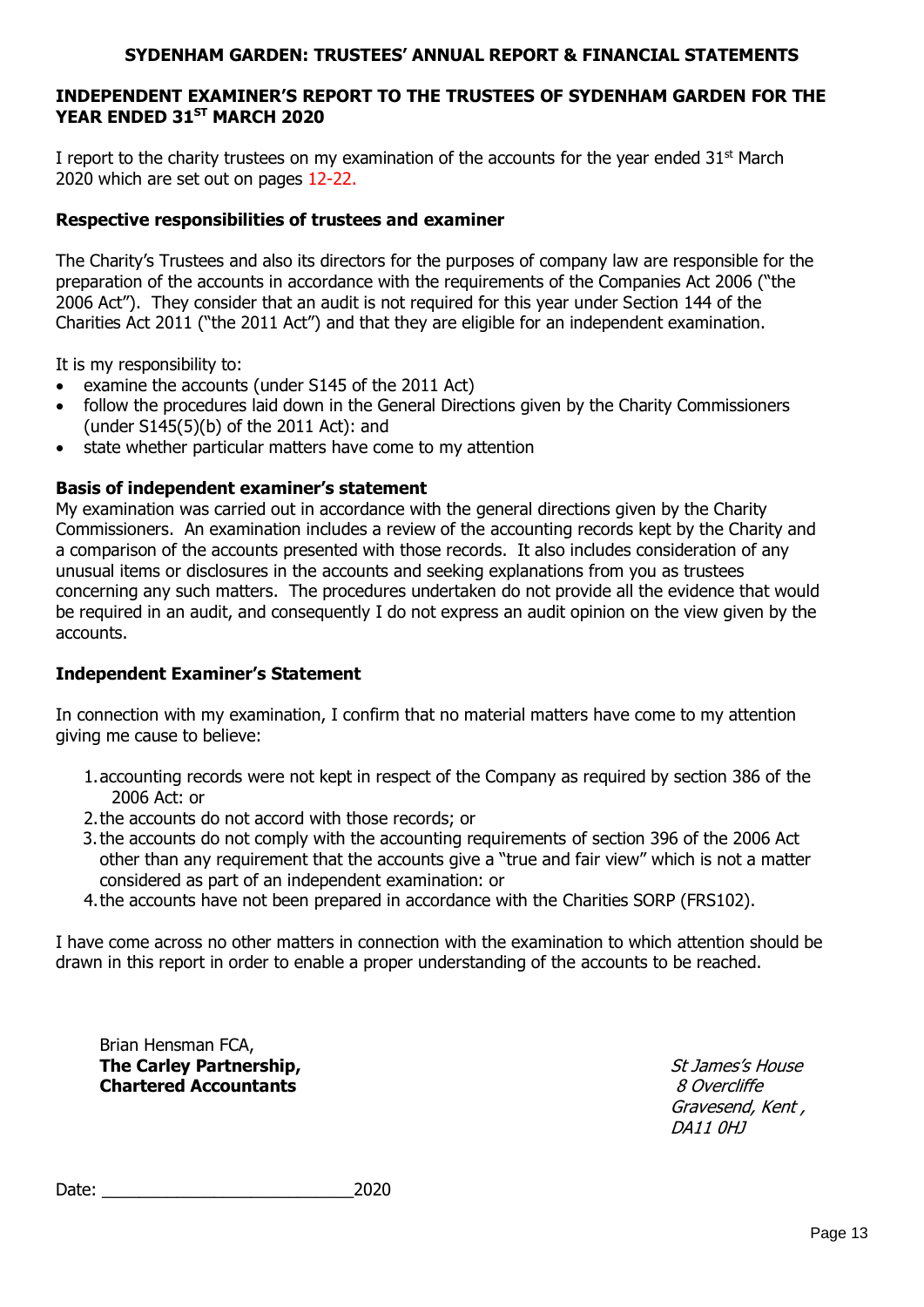# **STATEMENT OF FINANCIAL ACTIVITIES (INCORPORATING AN INCOME AND EXPENDITURE ACCOUNT FOR THE YEAR ENDED 31ST MARCH 2020)**

## **COMPANY REGISTRATION NUMBER 05291164**

|                                               | <b>Unrestricted</b><br><b>Funds</b> | <b>Restricted</b><br><b>Funds</b> | <b>Total</b><br>2020 | <b>Total</b><br>2019 |
|-----------------------------------------------|-------------------------------------|-----------------------------------|----------------------|----------------------|
|                                               | £                                   | £                                 | £                    | £                    |
| <b>Income from:</b>                           |                                     |                                   |                      |                      |
| Donations and legacies                        |                                     |                                   |                      |                      |
| Donations                                     | 14,491                              | 6,874                             | 21,365               | 41,771               |
| Membership subscriptions                      | 2,207                               |                                   | 2,207                | 2,023                |
| <b>Charitable Activities</b>                  |                                     |                                   |                      |                      |
| Grants received                               | 106,597                             | 186,047                           | 292,644              | 266,821              |
| <b>Session fees</b>                           | 14,963                              |                                   | 14,963               | 11,235               |
| <b>Session Produce Sales</b>                  | 1,658                               |                                   | 1,658                | 1,063                |
| Other trading activities                      |                                     |                                   |                      |                      |
| Fundraising and publicity                     | 12,101                              |                                   | 12,101               | 11,362               |
| Rental                                        | 16,591                              |                                   | 16,591               | 15,612               |
| Investment Income                             |                                     |                                   |                      |                      |
| <b>Bank Interest received</b>                 | 354                                 |                                   | 354                  | 236                  |
| <b>Other</b>                                  |                                     |                                   |                      |                      |
| Profit on sale of assets                      | 285                                 |                                   | 285                  | $\mathbf 0$          |
| <b>Total Income</b>                           | 169,247                             | 192,921                           | 362,168              | 350,123              |
| <b>Expenditure on:</b>                        |                                     |                                   |                      |                      |
| Raising funds                                 | 5,727                               | 2,566                             | 8,293                | 3,480                |
| <b>Charitable Activities</b>                  | 139,626                             | 185,029                           | 324,655              | 283,391              |
| <b>Total Resources Expended (see note 17)</b> | 145,353                             | 187,595                           | 332,948              | 286,871              |
|                                               |                                     |                                   |                      |                      |
| <b>Net movement in funds</b>                  | 23,894                              | 5,326                             | 29,220               | 63,252               |
| <b>Reconciliation of funds</b>                |                                     |                                   |                      |                      |
| Total funds brought forward                   | 219,838                             | 444,090                           | 663,928              | 600,676              |
| Transfer between funds                        | $\Omega$                            | $\Omega$                          | $\mathbf 0$          | $\Omega$             |
| <b>Total funds carried forward</b>            | 243,732                             | 449,416                           | 693,148              | 663,928              |

All of the above results are derived from continuing activities.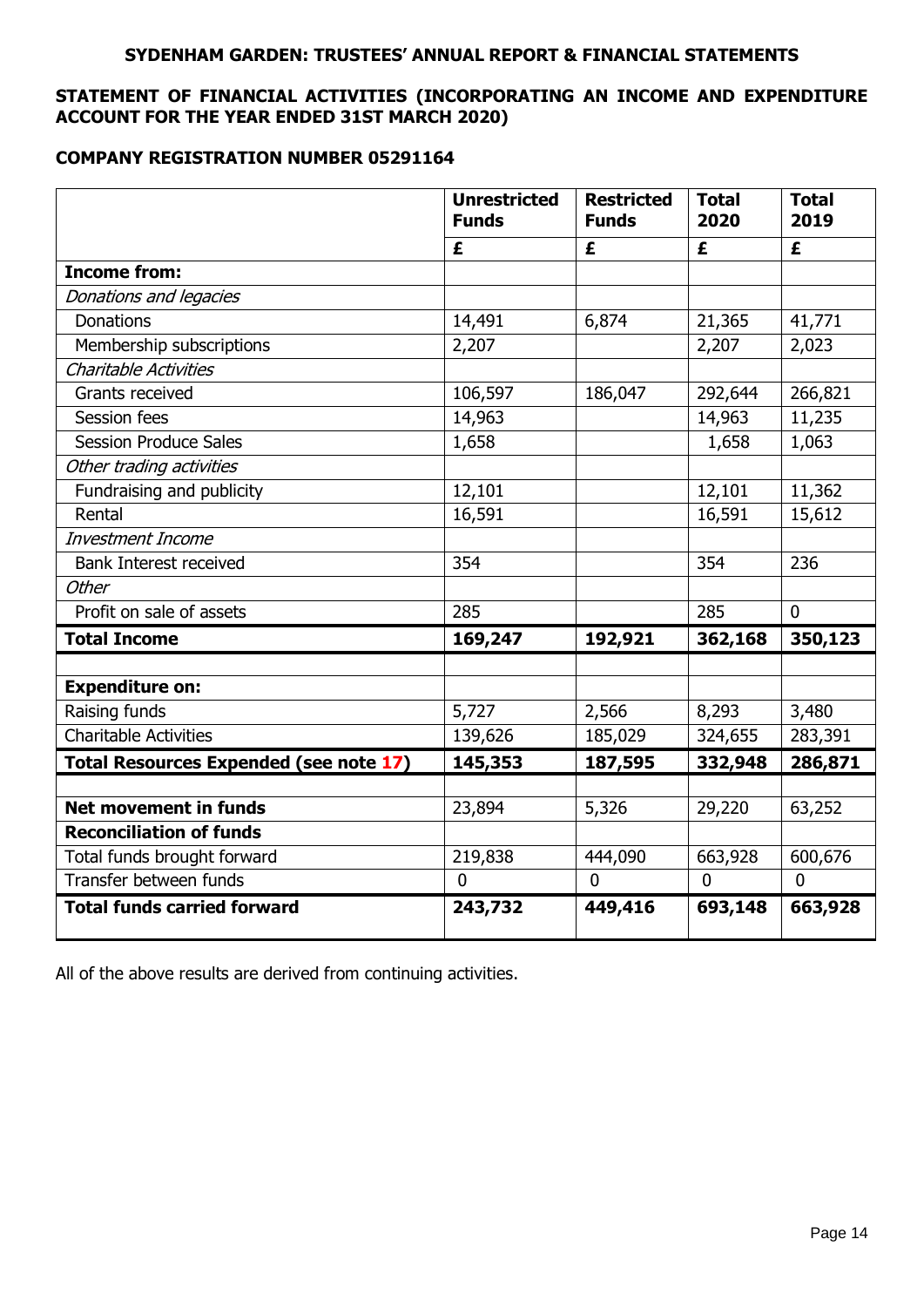## **BALANCE SHEET AS AT 31ST MARCH 2020**

|                                                         | <b>Notes</b>   | 2020        | 2019        |
|---------------------------------------------------------|----------------|-------------|-------------|
|                                                         |                | £           | £           |
| <b>Fixed Assets:</b>                                    |                |             |             |
| Tangible assets                                         | $\overline{4}$ | 454,653     | 390,312     |
|                                                         |                |             |             |
| <b>Current Assets:</b>                                  |                |             |             |
| <b>Debtors</b>                                          | 5              | 42,191      | 40,070      |
| Cash at bank and in hand                                |                | 203,858     | 248,926     |
|                                                         |                | 246,049     | 288,996     |
| Liabilities:                                            |                |             |             |
| Creditors: Amounts falling due within one year          | 6              | (7, 554)    | (15,380)    |
|                                                         |                |             |             |
| <b>Net Current Assets</b>                               |                | 238,495     | 273,616     |
|                                                         |                |             |             |
| <b>Total Assets Less Current Liabilities</b>            |                | 693,148     | 663,928     |
|                                                         |                | $\mathbf 0$ | $\mathbf 0$ |
| Creditors: Amounts falling due after more than one year |                |             |             |
| <b>Net Assets</b>                                       |                | 693,148     | 663,928     |
| Represented by:                                         |                |             |             |
|                                                         |                |             |             |
| <b>General Unrestricted funds</b>                       | 11             | 231,088     | 210,194     |
| Designated Special Unrestricted fund                    | 9              | 12,644      | 9,644       |
| <b>Total Unrestricted funds</b>                         |                | 243,732     | 219,838     |
| Restricted funds - tangible assets                      | 8              | 398,684     | 375,072     |
| <b>Restricted funds</b>                                 | 8              | 50,732      | 69,018      |
|                                                         |                |             |             |
| <b>Total funds</b>                                      |                | 693,148     | 663,928     |

For the year ending 31<sup>st</sup> March 2020 the company was entitled to exemption from audit under section 477 of the Companies Act 2006 relating to small companies.

The members have not required the company to obtain an audit in accordance with section 476 of the Companies Act 2006.

The directors acknowledge their responsibility for complying with the requirements of the Companies Act 2006 with respect to accounting records and for the preparation of accounts.

These accounts have been prepared in accordance with the provisions applicable to companies subject to the small companies regime.

The financial statements on pages 12-22 were approved and authorised for issue by the Trustees on 2020 and signed on their behalf by:

Chair **Deputy Chair** Deputy Chair

Julia Brandreth Graeme Thomson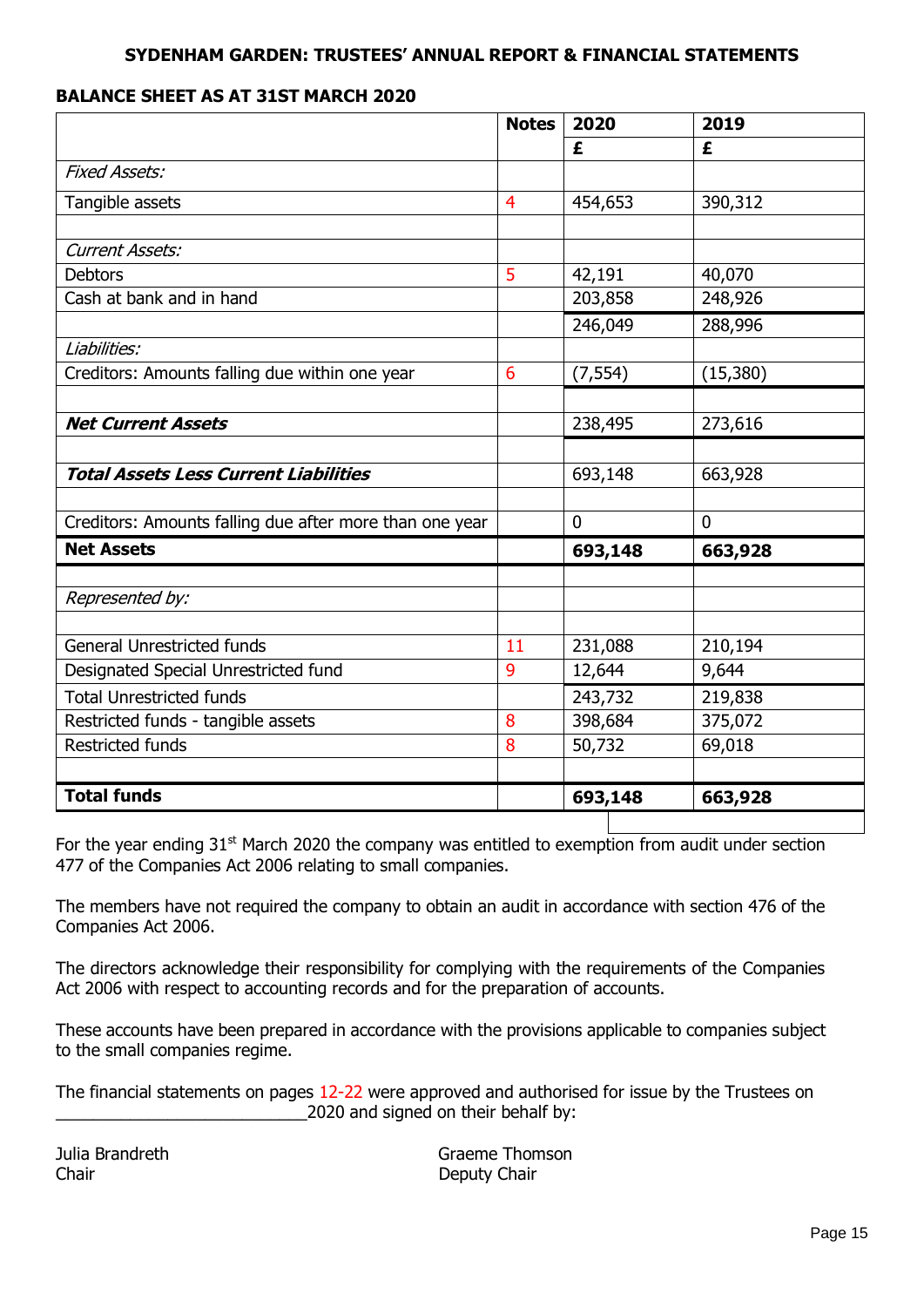## **NOTES TO THE FINANCIAL STATEMENTS FOR THE YEAR ENDED 31ST MARCH 2020**

#### **1. Accounting Policies**

The financial statements have been prepared under the historical cost convention and in accordance with FRS 102, the Statement of Recommended Practice, Accounting and Reporting by Charities (SORP FRS 102), applicable accounting standards and company law. The charity is a public benefit entity. The principal accounting policies adopted in the preparation of the financial statements are as follows:

#### **Incoming Resources**

Charitable trading activities: income is included in the period in which the Charity is entitled to its receipt.

#### **Donations and Grants**

Income from donations and grants is included in incoming resources when these are receivable. Income is also included when the charity is entitled to it, that it is probable it will be received and the amount can be measured reliably except as follows:

When donors impose conditions which have to be fulfilled before the Charity becomes entitled to use such income, the income is deferred and not included in incoming resources until the pre-conditions for use have been met.

#### **Resources Expended**

Resources expended are included in the Statement of Financial Activities on an accruals basis, inclusive of any VAT which cannot be recovered. All support costs are included under "charitable activities" rather than apportioned between each of the charity's activities (such as fundraising), as such an apportionment would result in small, immaterial amounts attributable to non-charitable activities. The costs and time involved of calculating such an apportionment would vastly outweigh the usefulness of doing so.

#### **Pension Costs**

The Charity participates in a defined contribution scheme.

#### **Tangible Fixed Assets**

Tangible Fixed Assets are depreciated by reference to their estimated useful lives. The rates are:

| IT and garden furniture, garden equipment,     | 33%             | straight line basis |
|------------------------------------------------|-----------------|---------------------|
| bee hives, water tank, floodlights and bicycle |                 |                     |
| Canopy sail and water irrigation system        | 20%             | straight line basis |
| Other equipment, fencing, buggy, heat          | 10%             | straight line basis |
| source pump, PV panels, air conditioning and   |                 |                     |
| office furniture                               |                 |                     |
| De Frene greenhouse, hub, education hub,       | 10%             | straight line basis |
| compost toilet, solar kit, and shed            |                 |                     |
| Wynell Road Garden Buildings                   | Length of lease | straight line basis |
| De Frene Lease                                 | Length of lease | straight line basis |

#### **Funds Accounting**

Funds held by the Charity are either:

- Unrestricted these are funds which can be used in accordance with the charitable objects at the discretion of the Trustees.
- Designated Unrestricted The trustees intend to investigate expansion of services and physical space.
- Restricted these are funds that can only be used for particular restricted purposes within the objects of the Charity. Restrictions arise when specified by the donor or when funds are raised for particular restricted purposes.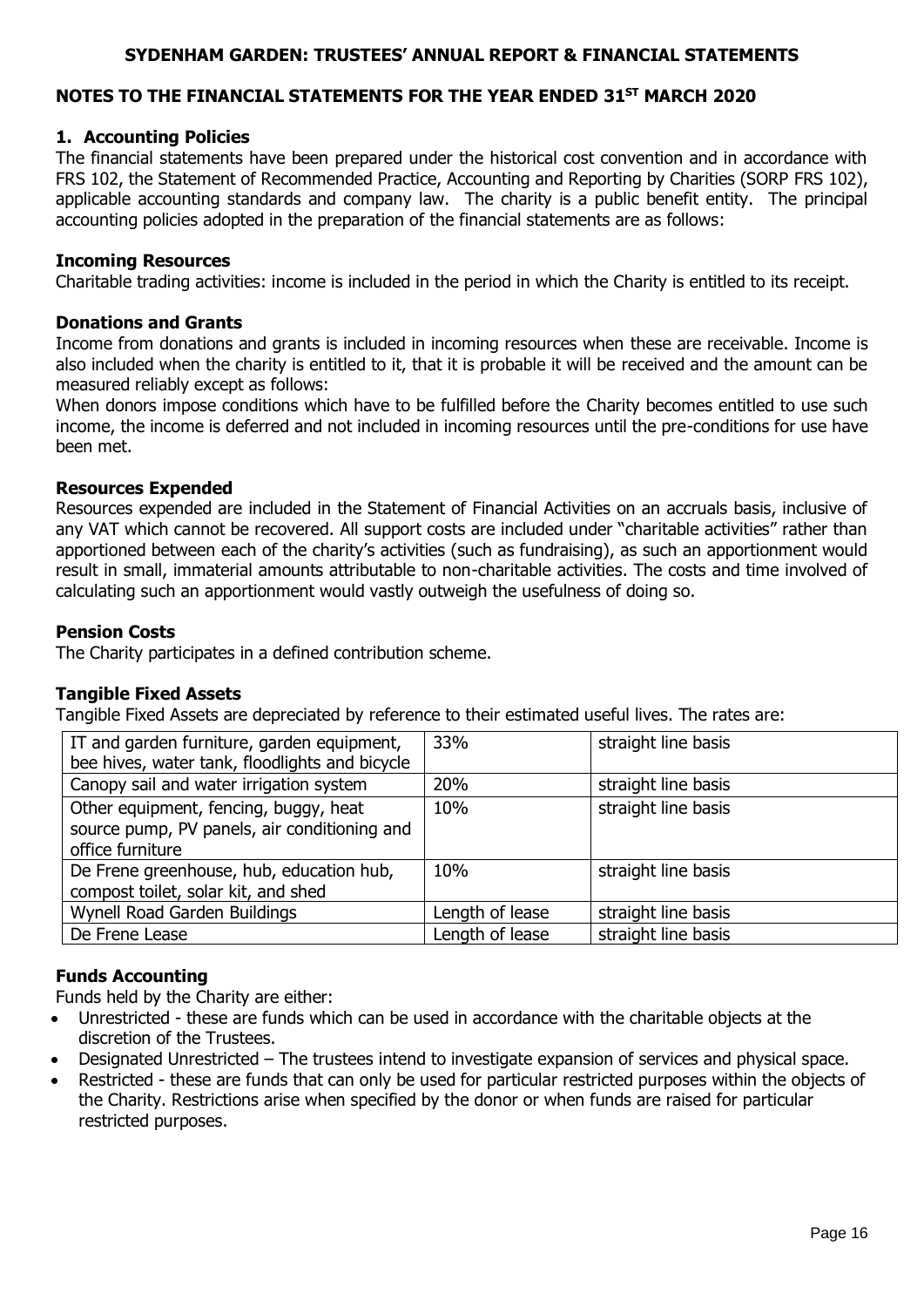#### **2. Legal Status of the Charity**

The Charity is a private company limited by guarantee incorporated in England and Wales. The liability of each member in the event of a winding up is limited to £1. Its registered office and business address is Sydenham Garden Resource Centre, 28A Wynell Road, London, SE23 2LW.

#### **3. Staff and Pension Costs**

|                          | 2020     | 2019     |
|--------------------------|----------|----------|
| Gross wages and salaries | £201,222 | £169,664 |
| Employers NI             | £12,360  | £9,903   |
| Pension costs            | £12,544  | £10,101  |
|                          | £226,126 | £189,668 |

No employee received emoluments of over £60,000 during the year (2019: nil). No trustee received any remuneration.

The average number of employees in the year was 13 (2019: 10). The equivalent full time number of employees was 8 (2019: 6)

The Charity operates a defined contribution pension scheme for the benefit of employees. Contributions payable by the Charity for the period were £12,544 (2019: £10,101). There was no creditor at the year end in respect of pension contributions (2019: nil).

| בטטפא האדו טעווען     | <b>Land and Buildings</b> | <b>Equipment &amp; Furniture</b> | <b>Total</b> |
|-----------------------|---------------------------|----------------------------------|--------------|
| <b>Cost</b>           | £                         | £                                | £            |
| At 1st April 2019     | 507,186                   | 43,739                           | 550,925      |
| <b>Additions</b>      | 74,425                    | 15,922                           | 90,347       |
| <b>Disposals</b>      | $\mathbf 0$               | (499)                            | (499)        |
| At 31st March 2020    | 581,611                   | 59,162                           | 640,773      |
|                       |                           |                                  |              |
| <b>Depreciation</b>   |                           |                                  |              |
| At 1st April 2019     | 130,073                   | 30,540                           | 160,613      |
| Charge for the year   | 19,293                    | 6,430                            | 25,723       |
| <b>Disposals</b>      | $\mathbf 0$               | (216)                            | (216)        |
| At 31st March 2020    | 149,366                   | 36,754                           | 186,120      |
|                       |                           |                                  |              |
| <b>Net Book Value</b> |                           |                                  |              |
| At 31st March 2019    | 377,113                   | 13,199                           | 390,312      |
| At 31st March 2020    | 432,245                   | 22,408                           | 454,653      |

#### **4. Tangible Fixed Assets**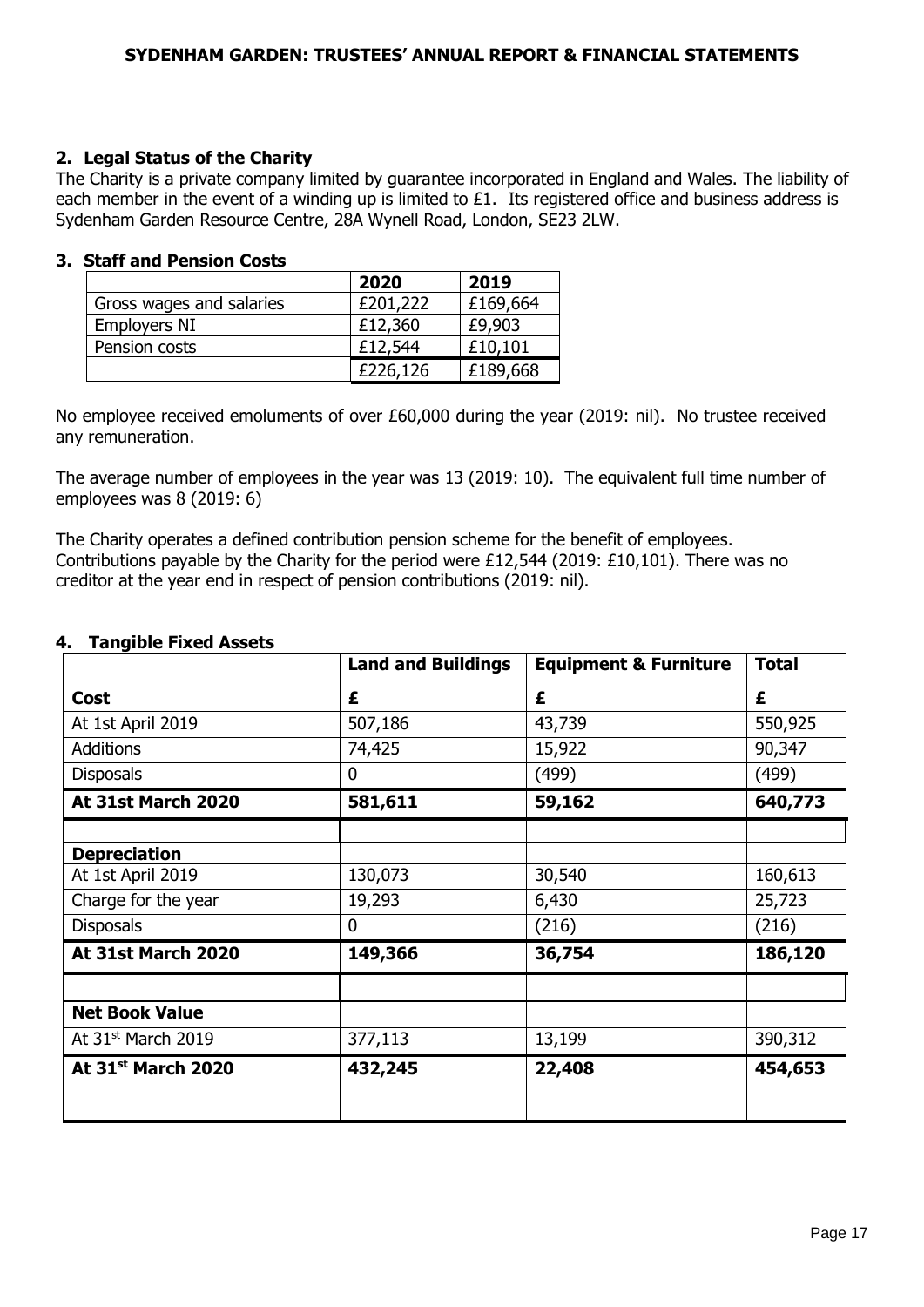#### **5. Debtors**

|                          | 2020   | 2019   |
|--------------------------|--------|--------|
|                          |        |        |
| Grant receivable         | 20,476 | 17,878 |
| Prepayments              | 3,276  | 4,825  |
| Other debtors            | 9,439  | 5,367  |
| Accrued Income: donation | 9,000  | 12,000 |
| <b>Total</b>             | 42,191 | 40,070 |

#### **6. Creditors**: Amounts falling due within one year

|                 | 2020  | 2019   |
|-----------------|-------|--------|
|                 |       |        |
| Trade creditors | 1,227 | 7,442  |
| Deferred Income | 2,502 | 1,137  |
| Other creditors | 2,567 | 5,575  |
| Loan repayable  |       |        |
| <b>Accruals</b> | 1,258 | 1,226  |
|                 |       |        |
| <b>Total</b>    | 7,554 | 15,380 |

Deferred income relates to session and course fees, membership subscriptions and rental income received in the year but relating to the year ended  $31<sup>st</sup>$  March 2021.

#### **7. Commitment:**

The Charity has a commitment to the National Allotments Society that expires within 990 years in respect of the lease of allotment land at De Frene Road Allotments, De Frene Road, Lewisham, London SE26, from and including  $1^{st}$  January 2010, to and including  $31^{st}$  December 3008. The lease was acquired for a premium of £3,250 with rent of £150 a year payable in advance on  $1<sup>st</sup>$  January every year. Rent will be doubled with effect 1<sup>st</sup> January 2060 and again every 150 years after that. The total amount payable to the end of the lease in 3008 is £3,781,650. The charity is obliged to notify the Landlord within one month if they vacate, dispose to another party, cease operations, or if there are any other circumstances in which the lease ceases to be invested in the Charity. A reasonable fee of at least £50 is payable on notification.

The Charity also holds a lease from Lewisham Council on the Queenswood Road Nature Reserve, accessed from Wynell Road, the site of Sydenham Garden and its Resource Centre which expires on 26<sup>th</sup> September 2042. A peppercorn rent is payable per annum if demanded for the first ten years to 26<sup>th</sup> September 2017. For the next five years and subsequent five-year periods, either rent is payable based on the immediately preceding period or at open market value. No amount has been specified by Lewisham council to date. The Charity can vacate the lease on written notice being given to the Landlord within at least six months of the vacation.

The charity has a hire agreement with Pitney Bowes Finance Limited for the hire of the franking machine until December 2022. After renegotiation of the lease £180 is payable each year in quarterly amounts of £45. The total amount payable to the end of the agreement is £495.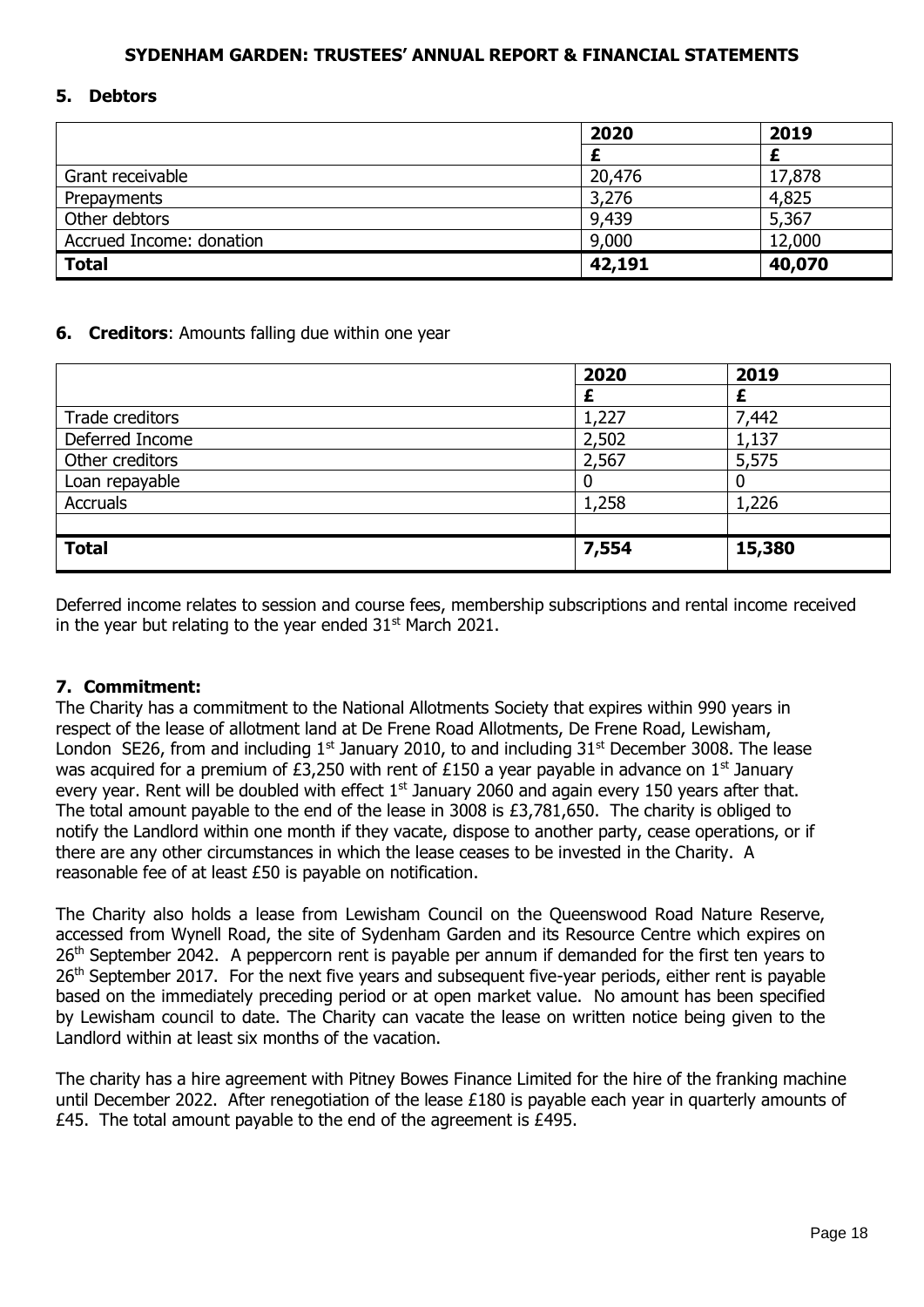# **8. Movement in restricted funds**

|           |                                                                 | <b>Balance</b><br>1.4<br>2019 | <b>Incoming</b><br><b>Resources</b> | <b>Outgoing</b><br><b>Resources</b> | <b>Fixed</b><br>assets<br><b>Acquired</b> | <b>Balance</b><br>31.3<br>2020 |
|-----------|-----------------------------------------------------------------|-------------------------------|-------------------------------------|-------------------------------------|-------------------------------------------|--------------------------------|
|           |                                                                 | £                             | £                                   | £                                   | £                                         | £                              |
|           | Funds held as cash and debtors:                                 |                               |                                     |                                     |                                           |                                |
| a)        | Art Project costs                                               | 6,223                         | 4,000                               | (10, 223)                           |                                           | $\mathbf 0$                    |
| a)        | Project costs including staff, sessions<br>and overheads        | 0                             | 11,079                              | (11,079)                            |                                           | $\mathbf 0$                    |
| b)        | Director, Outreach, and Finance<br>Salaries including overheads | 4,077                         | $\mathbf 0$                         | (4,077)                             |                                           | $\mathbf 0$                    |
| c)        | Building & Pathway Refurbishment                                | 0                             | 39,555                              |                                     | (36,091)                                  | 3,464                          |
| d)        | De Frene Growing Lives Fund                                     | 36,442                        | 101,727                             | (104, 257)                          | (634)                                     | 33,278                         |
| e)        | Garden Fund                                                     | 272                           | 342                                 |                                     |                                           | 614                            |
| $f$ )     | Dementia Sow & Keep Growing<br>sessions and overheads           | 22,004                        | 36,218                              | (34,785)                            | (10,061)                                  | 13,376                         |
|           |                                                                 |                               |                                     |                                     |                                           |                                |
|           |                                                                 |                               |                                     |                                     |                                           |                                |
|           | Sub-total $-$ cash and debtors                                  | 69,018                        | 192,921                             | (164, 421)                          | (46, 786)                                 | 50,732                         |
|           |                                                                 |                               |                                     |                                     |                                           |                                |
|           | Funds held as tangible assets:                                  |                               |                                     |                                     |                                           |                                |
| g)        | Wynell Greenhouse                                               | 32,085                        |                                     | (1, 365)                            |                                           | 30,720                         |
| h)        | Office and IT equipment                                         | 2,477                         |                                     | (1,037)                             | 561                                       | 2,001                          |
| i)        | Garden Resource Centre building                                 | 304,904                       |                                     | (13, 265)                           | 11,091                                    | 302,730                        |
| j)        | Garden Resource Centre fixtures &<br>fittings                   | 1,009                         |                                     | (347)                               |                                           | 662                            |
| k)        | Tools and Equipment                                             | 1,231                         |                                     | (180)                               |                                           | 1,051                          |
| $\vert$ ) | De Frene Greenhouse including stove                             | 4,486                         |                                     | (748)                               |                                           | 3,738                          |
| m)        | De Frene compost toilet                                         | 4,533                         |                                     | (672)                               |                                           | 3,861                          |
| n)        | Garden furniture                                                | 1,292                         |                                     | (816)                               |                                           | 476                            |
| n)        | Garden shed                                                     | 566                           |                                     | (96)                                |                                           | 470                            |
| $\circ)$  | De Frene Equipment                                              | 5,144                         |                                     | (1,652)                             | 634                                       | 4,126                          |
| p)        | De Frene Hub building                                           | 15,522                        |                                     | (1,930)                             |                                           | 13,592                         |
| q)        | De Frene Education Hub                                          | 1,823                         |                                     | (195)                               |                                           | 1,628                          |
| r)        | <b>Buggy</b>                                                    |                               |                                     | (871)                               | 9,500                                     | 8,629                          |
| S)        | Path                                                            |                               |                                     |                                     | 25,000                                    | 25,000<br>Page 19              |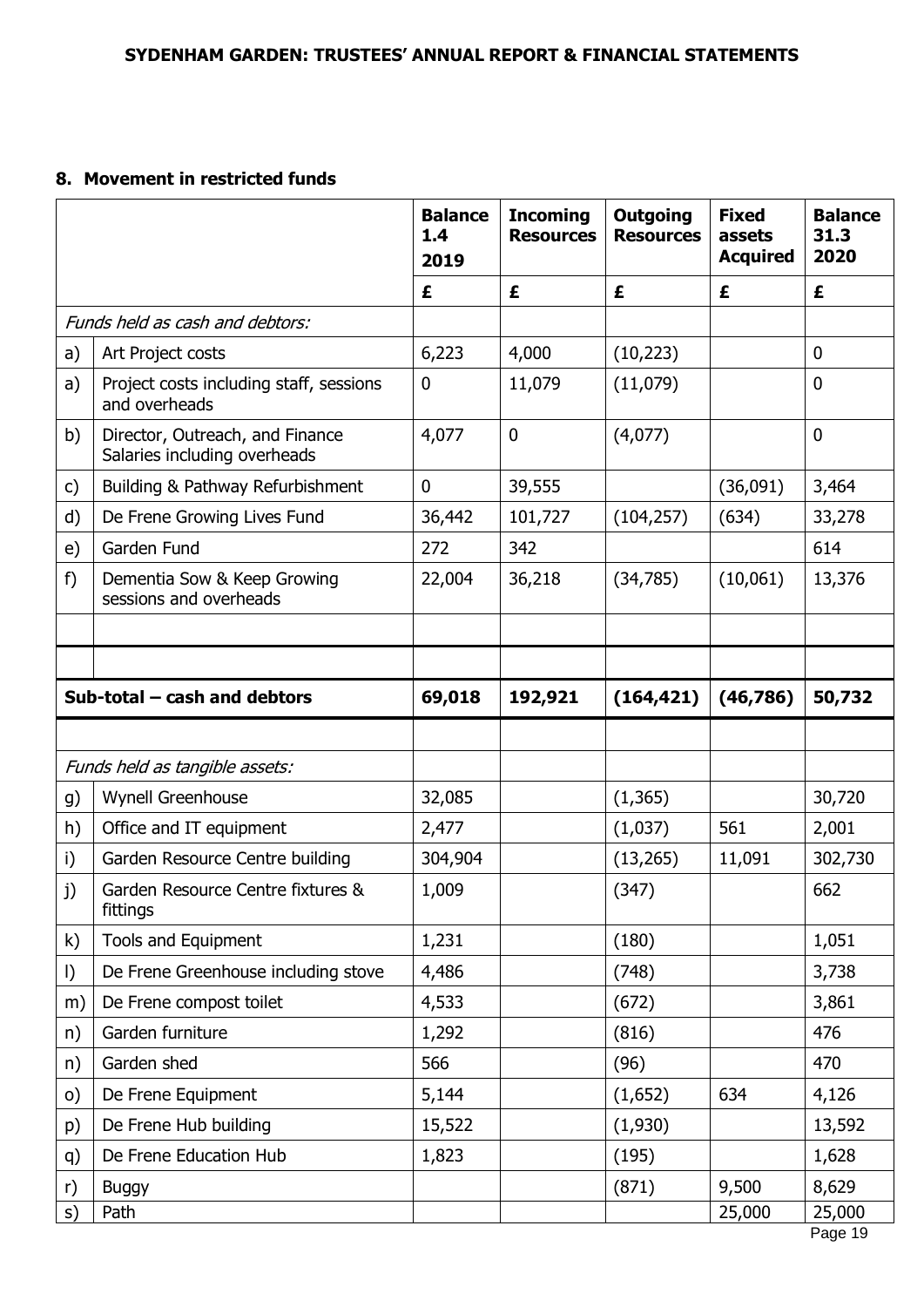| Sub-total (tangible assets)      | 375,072           | (23, 174)   | 46,786 | 398,684 |
|----------------------------------|-------------------|-------------|--------|---------|
| <b>TOTAL RESTRICTED RESERVES</b> | 444,090   192,921 | (187,595) 0 |        | 449,416 |

## **The providers of the above funds in note 8 are as follows:**

- a) London Borough of Lewisham Communities that Care, Merchant Taylors' Company, The Grocers' Charity.
- b) The Henry Smith Charity.
- c) Friends of Sydenham Garden and individuals Shelter appeal, London Borough of Lewisham Energy Fund, The Clothworkers' Foundation. The fund relates to a new heat source pump and PV panels for the Garden Resource Centre, a new entrance pathway and a pathway shelter.
- d) The Tudor Trust, Big Lottery Fund Reaching Communities and The 29<sup>th</sup> May 1961 Charitable Trust. The fund is to provide weekly therapeutic and vocational sessions based at our market garden De Frene site.
- e) Friends of Sydenham Garden and individual Donors Pond appeal. The fund relates to the refurbishment of the pond and surrounding area.
- f) City Bridge Trust, Hu-Shen Charitable Trust, Festival of Creative Ageing Fund, The Mercers' Company, The Edward Gostling Foundation (formerly The ACT Foundation), The Jack Nathan Memorial Fund and the Michael Dufton Memorial Fund. The fund is to provide weekly therapeutic sessions for people with early dementia. It also includes the purchase of a buggy vehicle to transport Co – workers from the entrance gate to the Garden Resource Centre.

The funders of the above tangible assets are as follows:

- g) Friends of Sydenham Garden and individual Donors Greenhouse appeal, Horniman Museum, the Heritage Lottery Fund
- h) Big Lottery Fund Reaching Communities, London Borough of Lewisham Communities that Care, London Borough of Lewisham – Positive Ageing Council Fund, Mrs Smith & Mount Trust, The Mercers' Company, The Beatrice Laing Trust
- i) The Harold Hyam Wingate Foundation, Guys & St Thomas' Charity PCT Development Fund, London Borough of Lewisham, Garfield Weston Foundation, The Clothworkers' Foundation, The Coutts Charitable Trust, The MacRobert Trust, The worshipful Company of Goldsmiths, Friends of Sydenham Garden and Individual Donors Building Appeal, The Percy Bilton Charity, Beatrice Laing Trust, The Tudor Trust, The Trusthouse Charitable Foundation, The Wolfson Foundation, The Henry Smith Charity, City Bridge Trust, London Borough of Lewisham Energy Fund, combined contribution from South London and Maudsley NHS Foundation Trust and NHS Lewisham and London, South London and Maudsley NHS Trust Charitable Funds
- j) South London and Maudsley NHS Trust Charitable Funds
- k) The Access to Volunteering Fund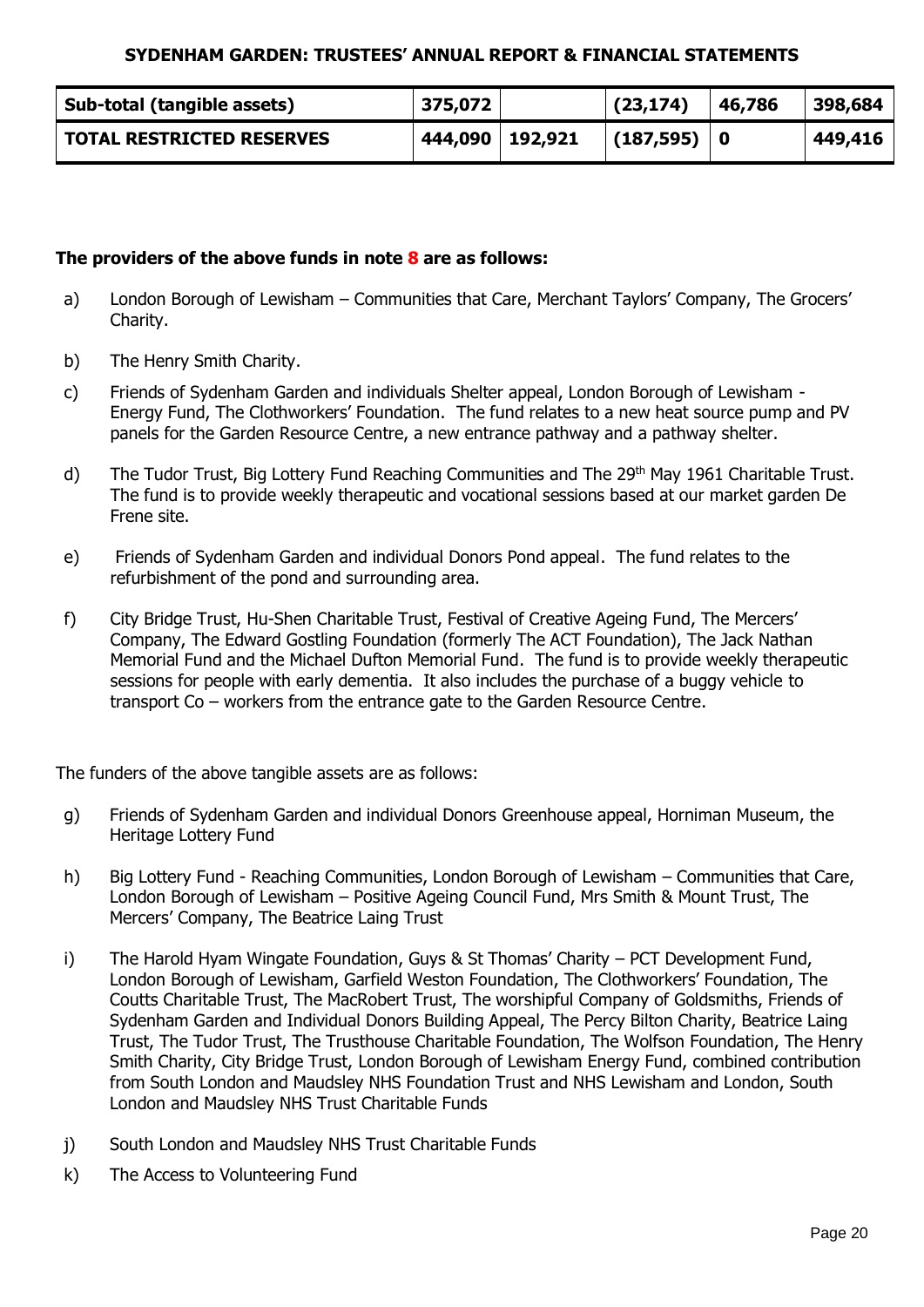- l) London Borough of Lewisham Social Enterprise, Big Lottery Fund Awards for All, Big Lottery Fund - Reaching Communities
- m) Big Lottery Fund Awards for All, Co- Operative Membership Community Fund, Veolia Environmental Trust, Big Lottery Fund – Reaching Communities

## **The providers of the above funds in note 8 continued are as follows:**

- (n) Big Lottery Fund Reaching Communities, Friends of Sydenham Garden and individual Donors Pond appeal
- o) Big Lottery Fund Reaching Communities, Evans Cornish foundation and London Groundwork
- p) Veolia Environmental Trust
- q) London Groundwork
- r) The Edward Gostling Foundation (formerly The ACT Foundation)
- s) The Clothworkers' Foundation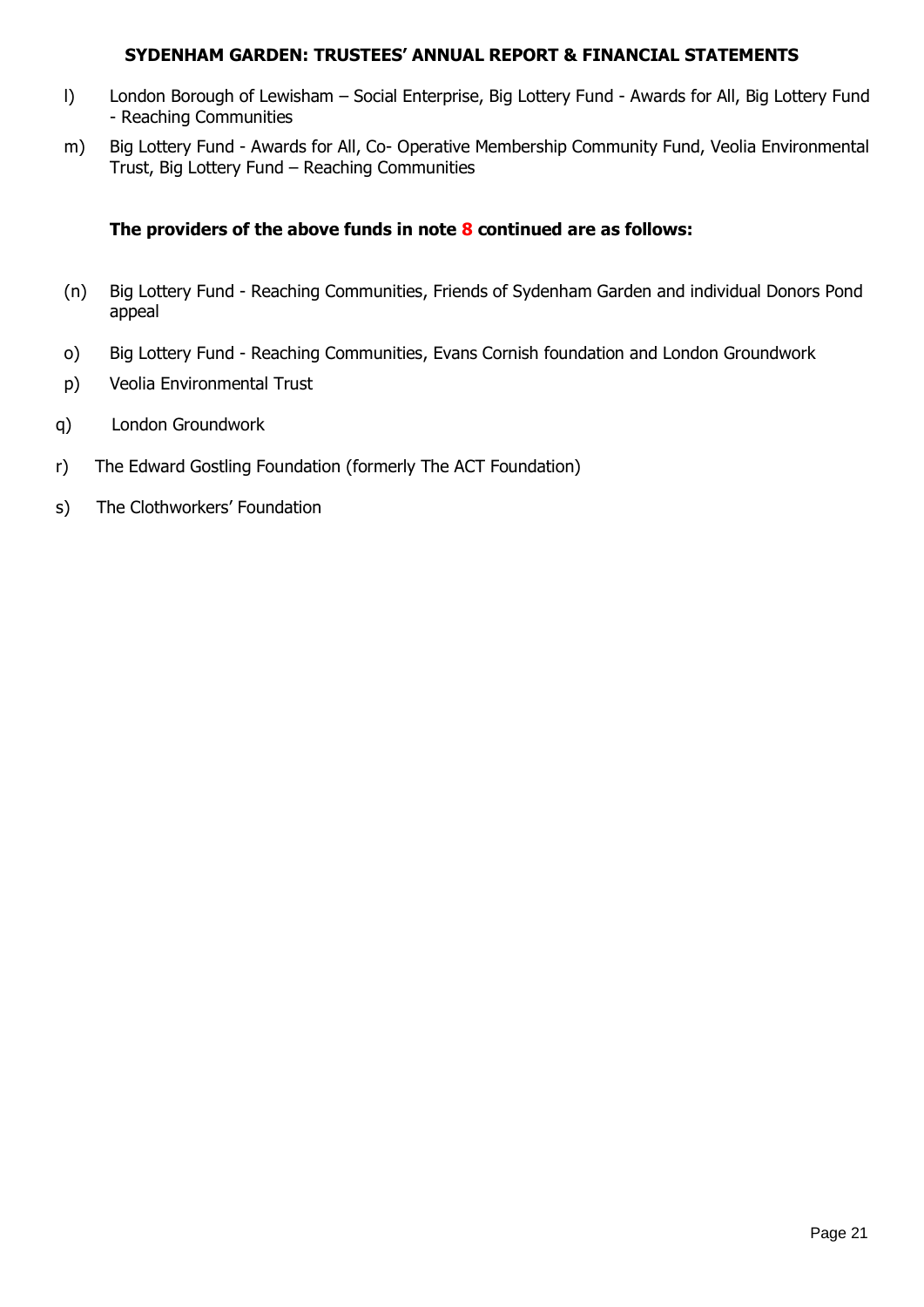## **9. Movement in Designated Special Unrestricted fund**

|                                            | <b>Balance</b><br>1.4.2019 | <b>Incoming</b><br><b>Resources</b> | <b>Outgoing</b><br><b>Resources</b> | <b>Balance</b><br>31.3.2020 |
|--------------------------------------------|----------------------------|-------------------------------------|-------------------------------------|-----------------------------|
|                                            |                            |                                     |                                     |                             |
| Funds held                                 |                            |                                     |                                     |                             |
| Designated Special Unrestricted fund<br>a) | 9,644                      | 3,000                               | 0                                   | 12,644                      |
|                                            |                            |                                     |                                     |                             |
|                                            |                            |                                     |                                     |                             |
| <b>Total</b>                               | 9,644                      | 3,000                               | 0                                   | 12,644                      |

## **10. Net movement in funds**

|                         | 2020   | 2019   |
|-------------------------|--------|--------|
|                         |        |        |
| This is after charging: |        |        |
|                         |        |        |
| Depreciation            | 25,723 | 23,318 |
|                         |        |        |
| Leases/premises rent    | 1,170  | 1,170  |

# **11. Summary of Assets and Liabilities by Fund**

|                                               | <b>Unrestricted</b><br><b>General Fund</b> |         | <b>Unrestricted</b><br><b>Designated</b><br><b>Fund</b> |       | <b>Restricted Funds</b><br>tangible assets |         | <b>Restricted Funds</b> |        | <b>Total</b> |         |
|-----------------------------------------------|--------------------------------------------|---------|---------------------------------------------------------|-------|--------------------------------------------|---------|-------------------------|--------|--------------|---------|
|                                               | 2020                                       | 2019    | 2020                                                    | 2019  | 2020                                       | 2019    | 2020                    | 2019   | 2020         | 2019    |
| <b>Fixed</b><br><b>Assets</b>                 | 55,969                                     | 15,240  |                                                         |       | 398,684                                    | 375,072 |                         |        | 454,653      | 390,312 |
| <b>Net</b><br><b>Current</b><br><b>Assets</b> | 175,119                                    | 194,954 | 12,644                                                  | 9,644 |                                            |         | 50,732                  | 69,018 | 238,495      | 273,616 |
| Long term<br><b>liabilities</b>               |                                            |         |                                                         |       |                                            |         |                         |        |              |         |
| <b>Total</b>                                  | 231,088                                    | 210,194 | 12,644                                                  | 9,644 | 398,684                                    | 375,072 | 50,732                  | 69,018 | 693,148      | 663,928 |

## **12. Related Party Transactions**

The charity received donations from the Trustees in the year of £100 (2019: £339). No payments were made to related parties in the year (2019: nil).

#### **13. Trustees Expenses**

Trustees are entitled to claim travel and subsistence and other expenses related to carrying out the course of their duties at Sydenham Garden. There were no expenses in the year (2019: nil).

#### **14. Independent Examiner's Fee**

£1,200 was accrued in the year being the cost of the independent examination for 2020 (2019: £1,100).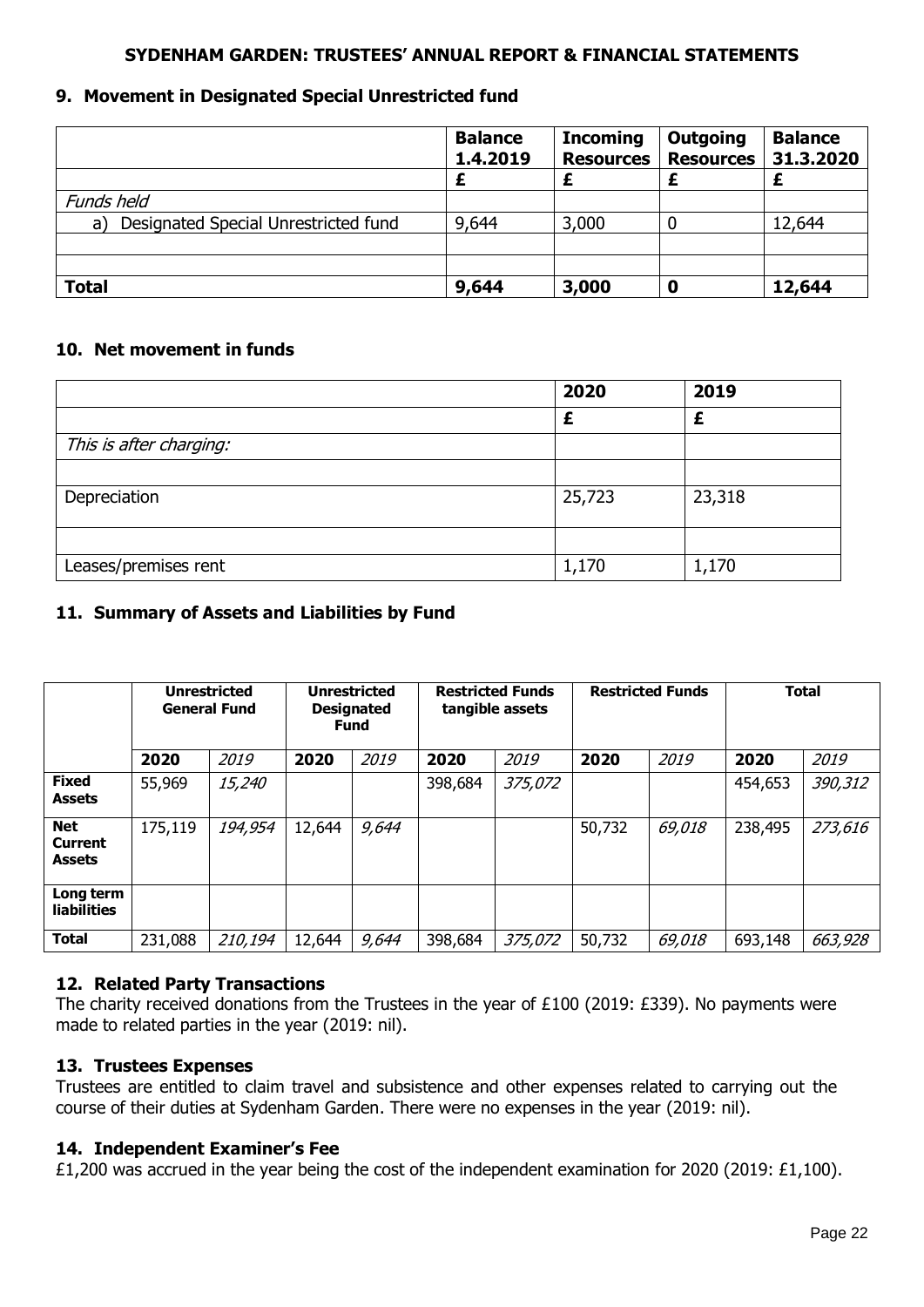#### **15. Volunteers**

During the year we had 66 session volunteers and three office-based volunteers that supported us on a weekly basis, as well as a number of community and corporate volunteers who support us on a more informal basis. The charity has benefitted from these unpaid volunteers and this is not recognised in the financial statements.

#### **16. Government Grants**

Government grants, including local government and NHS Trusts, have provided funds of £55,537 in the year being 19% of total grant income (2019: £54,556 - 20%). These contributed towards staff salaries, overheads and installation of PV panels and a new heat source pump.